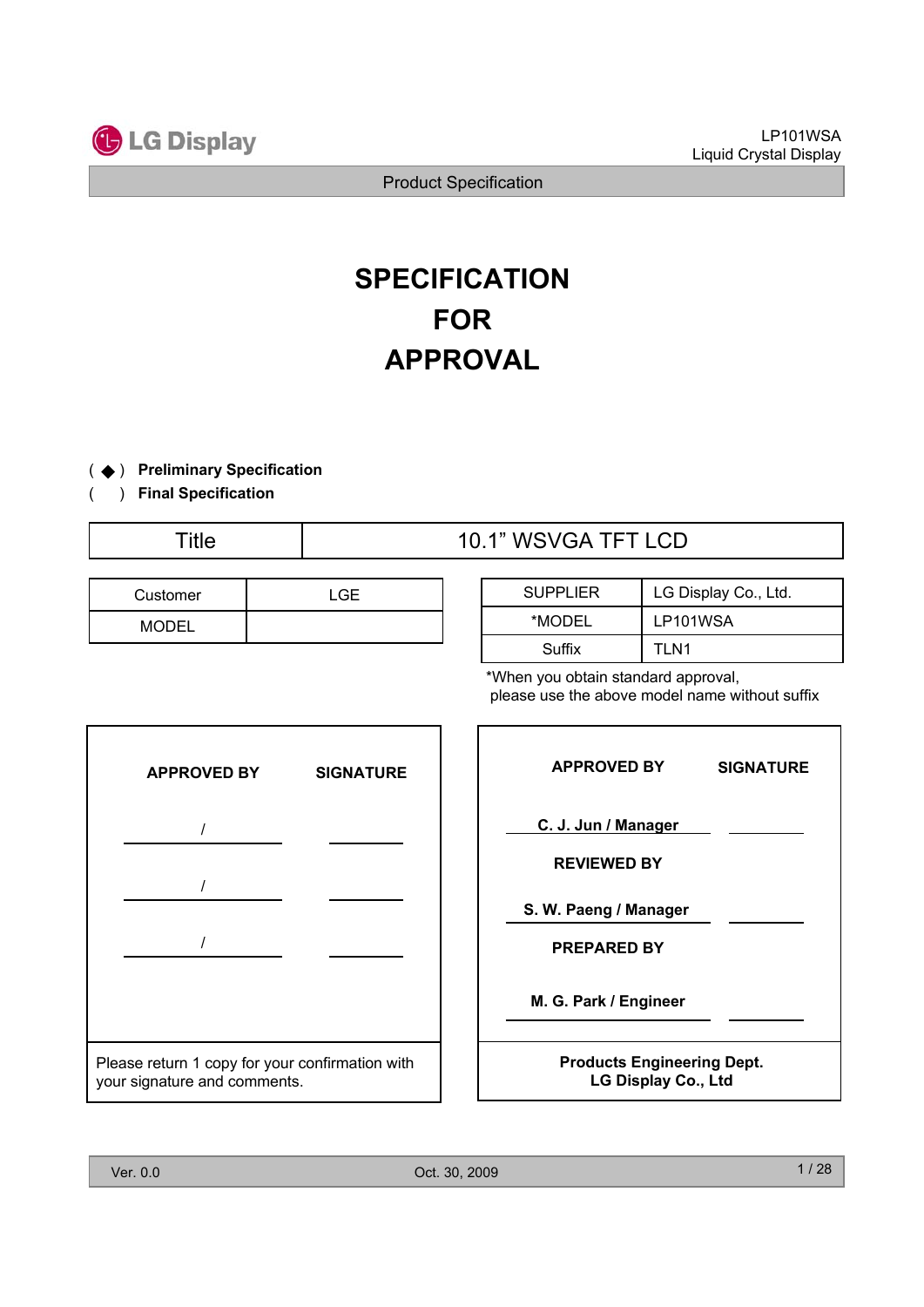

## **Contents**

| <b>No</b>      | <b>ITEM</b>                                             | Page                    |
|----------------|---------------------------------------------------------|-------------------------|
|                | <b>COVER</b>                                            | 1                       |
|                | <b>CONTENTS</b>                                         | $\overline{2}$          |
|                | <b>RECORD OF REVISIONS</b>                              | 3                       |
| 1              | <b>GENERAL DESCRIPTION</b>                              | $\overline{\mathbf{4}}$ |
| 2              | ABSOLUTE MAXIMUM RATINGS                                | 5                       |
| 3              | ELECTRICAL SPECIFICATIONS                               |                         |
| $3 - 1$        | ELECTRICAL CHARACTREISTICS                              | 6                       |
| $3 - 2$        | INTERFACE CONNECTION                                    | $\overline{7}$          |
| $3-3$          | LVDS SIGNAL TIMING SPECIFICATIONS                       | 8                       |
| $3 - 4$        | SIGNAL TIMING SPECIFICATIONS                            | 10                      |
| $3-5$          | SIGNAL TIMING WAVEFORMS                                 | 10                      |
| $3-6$          | <b>COLOR INPUT DATA REFERNECE</b>                       | 11                      |
| $3 - 7$        | <b>POWER SEQUENCE</b>                                   | 12                      |
| 4              | <b>OPTICAL SFECIFICATIONS</b>                           | 13                      |
| 5              | MECHANICAL CHARACTERISTICS                              | 16                      |
| 6              | <b>RELIABLITY</b>                                       | 20                      |
| $\overline{7}$ | INTERNATIONAL STANDARDS                                 |                         |
| $7 - 1$        | <b>SAFETY</b>                                           | 21                      |
| $7 - 2$        | <b>EMC</b>                                              | 21                      |
| 8              | <b>PACKING</b>                                          |                         |
| $8 - 1$        | DESIGNATION OF LOT MARK                                 | 22                      |
| $8-2$          | <b>PACKING FORM</b>                                     | 22                      |
| 9              | <b>PRECAUTIONS</b>                                      | 23                      |
| A              | APPENDIX. Enhanced Extended Display Identification Data | 25                      |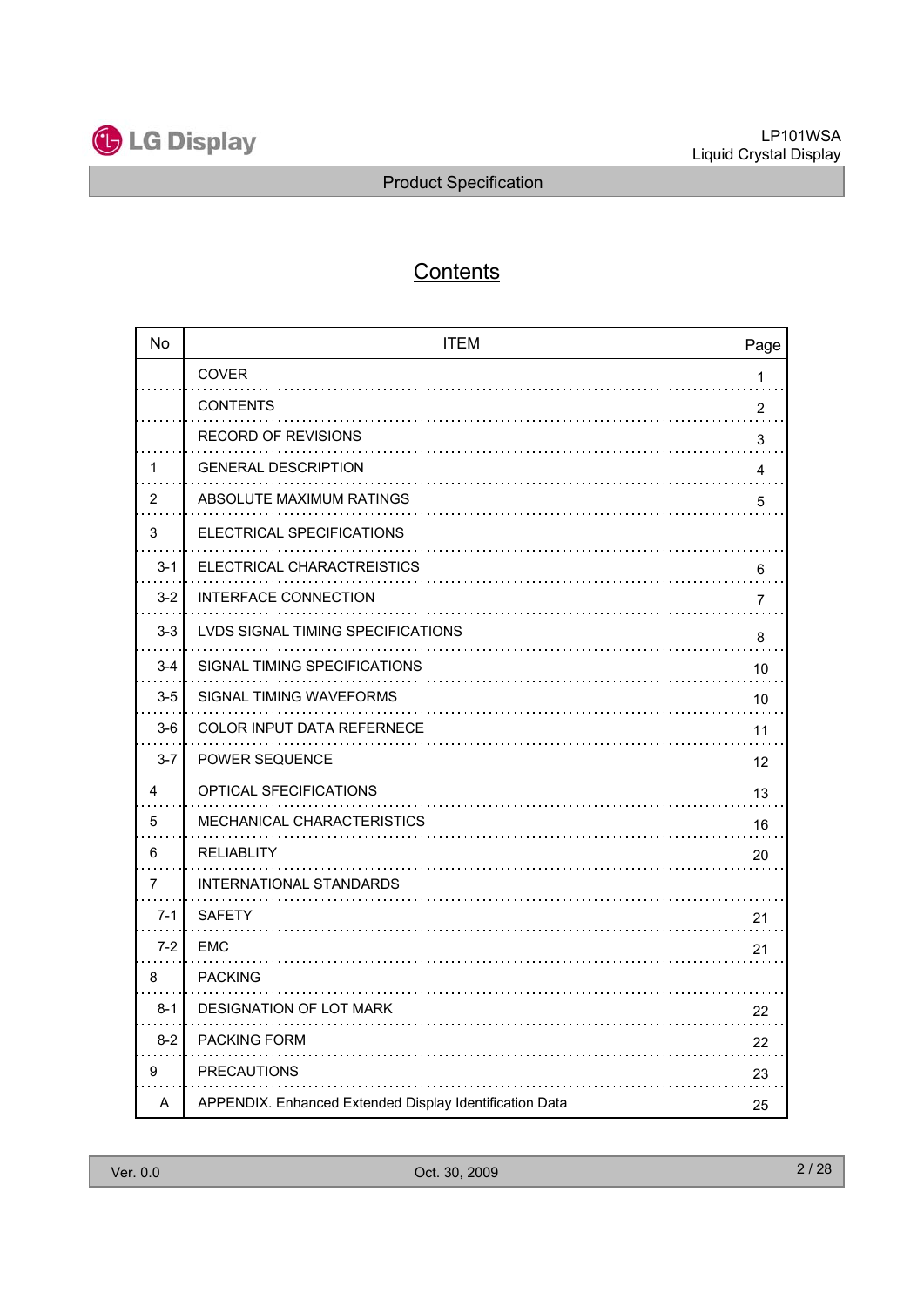

## **RECORD OF REVISIONS**

|         | Revision No   Revision Date | Page           | Description                                    | <b>EDID</b><br>ver |
|---------|-----------------------------|----------------|------------------------------------------------|--------------------|
| $0.0\,$ | Oct. 30. 2008               | $\mathsf{All}$ | <b>First Draft (Preliminary Specification)</b> |                    |
|         |                             |                |                                                |                    |
|         |                             |                |                                                |                    |
|         |                             |                |                                                |                    |
|         |                             |                |                                                |                    |
|         |                             |                |                                                |                    |
|         |                             |                |                                                |                    |
|         |                             |                |                                                |                    |
|         |                             |                |                                                |                    |
|         |                             |                |                                                |                    |
|         |                             |                |                                                |                    |
|         |                             |                |                                                |                    |
|         |                             |                |                                                |                    |
|         |                             |                |                                                |                    |
|         |                             |                |                                                |                    |
|         |                             |                |                                                |                    |
|         |                             |                |                                                |                    |
|         |                             |                |                                                |                    |
|         |                             |                |                                                |                    |
|         |                             |                |                                                |                    |
|         |                             |                |                                                |                    |
|         |                             |                |                                                |                    |
|         |                             |                |                                                |                    |
|         |                             |                |                                                |                    |
|         |                             |                |                                                |                    |
|         |                             |                |                                                |                    |
|         |                             |                |                                                | .                  |
| .       | . <b>.</b>                  |                |                                                | .                  |
| . 1     | . <b>.</b>                  |                |                                                | .                  |
|         |                             |                |                                                | .                  |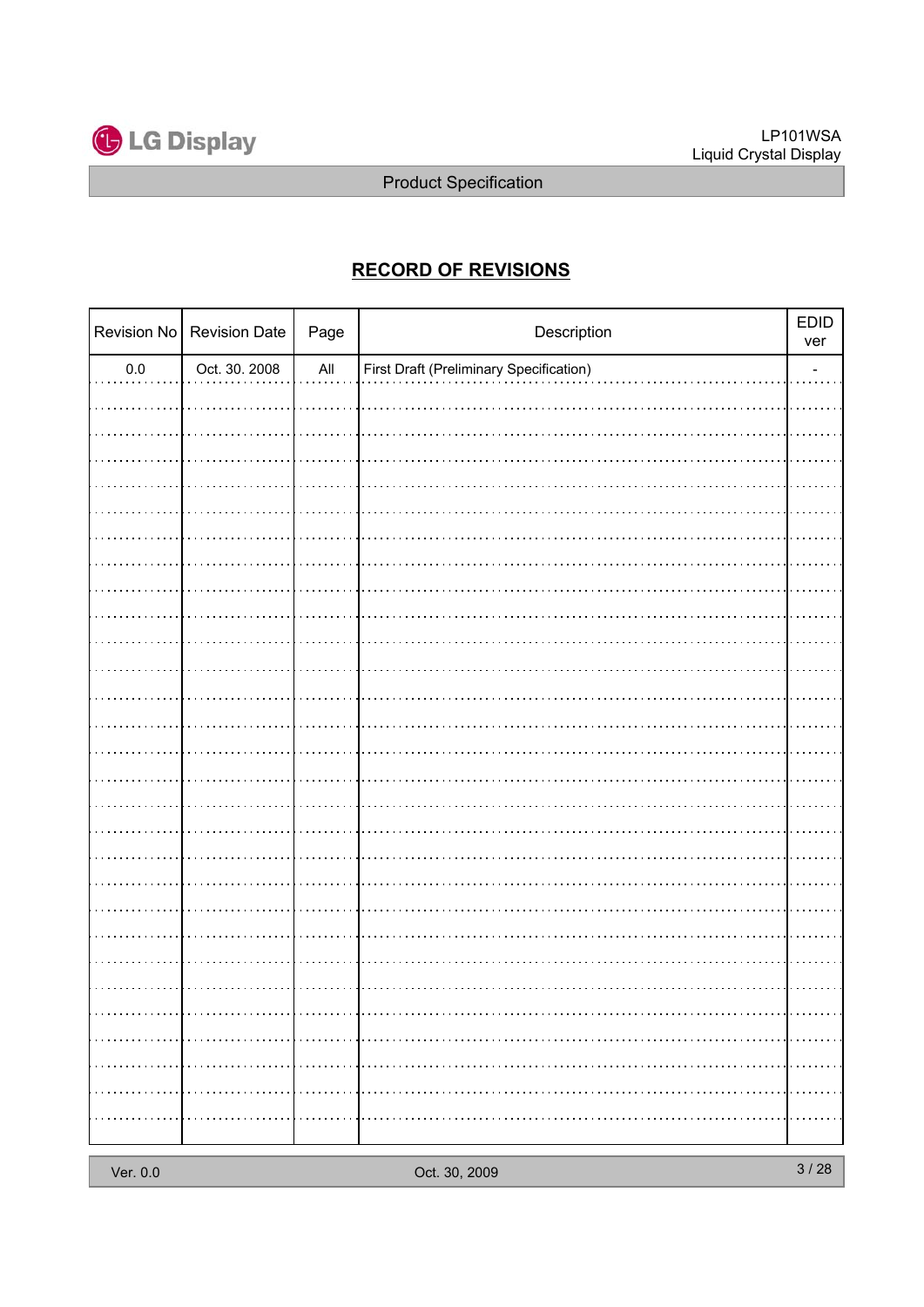#### **1. General Description**

The LP101WSVGA is a Color Active Matrix Liquid Crystal Display with an integral LED backlight system. The matrix employs a-Si Thin Film Transistor as the active element. It is a transmissive type display operating in the normally white mode. This TFT-LCD has 10.1inches diagonally measured active display area with WSVGA resolution(1024 horizontal by 600 vertical pixel array). Each pixel is divided into Red, Green and Blue sub-pixels or dots which are arranged in vertical stripes. Gray scale or the brightness of the sub-pixel color is determined with a 6-bit gray scale signal for each dot, thus, presenting a palette of more than 262,144 colors.

The LP101WSA has been designed to apply the interface method that enables low power, high speed, low EMI.

The LP101WSA is intended to support applications where thin thickness, low power are critical factors and graphic displays are important. In combination with the vertical arrangement of the sub-pixels, the LP101WS1 characteristics provide an excellent flat display for office automation products such as Notebook PC.



#### **General Features**

| Active Screen Size            | 10.1 inches diagonal                                                        |
|-------------------------------|-----------------------------------------------------------------------------|
| <b>Outline Dimension</b>      | 235.0(H) $\times$ 143.0(V) $\times$ 5.2(D,Max.) [mm]                        |
| <b>Pixel Pitch</b>            | 0.2175mmx0.2088mm                                                           |
| <b>Pixel Format</b>           | 1024 horiz. By 600 vert. Pixels RGB strip arrangement                       |
| Color Depth                   | 6-bit. 262.144 colors                                                       |
| Luminance, White              | 200 $cd/m^2$ (Typ.5 point)                                                  |
| <b>Power Consumption</b>      | Total 2.6 Watt(Typ.) @ LCM circuit 0.8 Watt(typ.), B/L input 1.8 Watt(Typ.) |
| Weight                        | 190g (Max.)                                                                 |
| <b>Display Operating Mode</b> | Transmissive mode, normally white                                           |
| Surface Treatment             | Glare treatment of the front polarizer                                      |
| RoHS Comply                   | Yes                                                                         |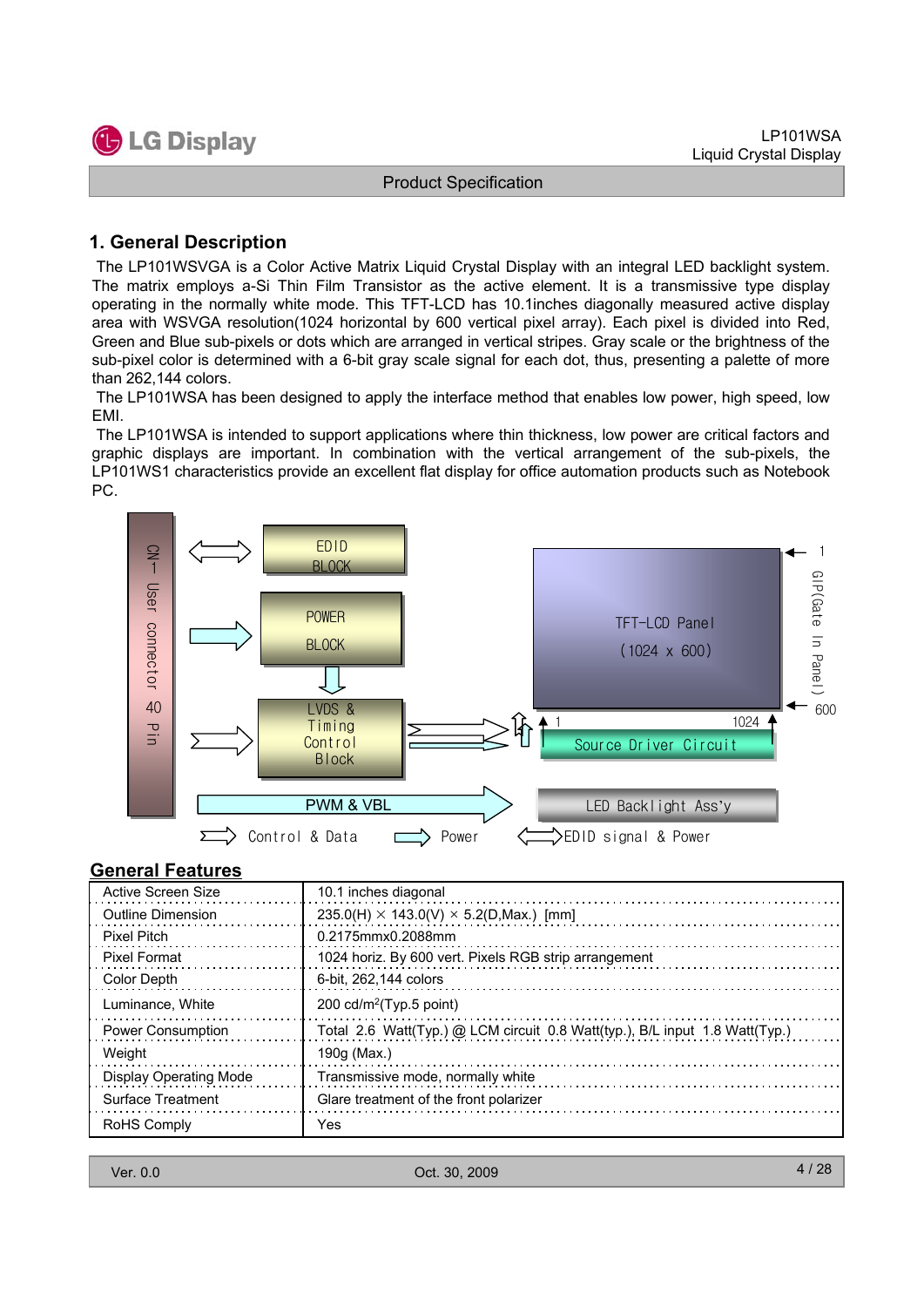

#### **2. Absolute Maximum Ratings**

The following are maximum values which, if exceeded, may cause faulty operation or damage to the unit.

| Parameter                  |        |        | Values | Units | <b>Notes</b>            |  |
|----------------------------|--------|--------|--------|-------|-------------------------|--|
|                            | Symbol | Min    | Max    |       |                         |  |
| Power Input Voltage        | VCC    | $-0.3$ | 4.0    | Vdc   | at $25 \pm 5^{\circ}$ C |  |
| Operating Temperature      | TOP    |        | 50     | ം     |                         |  |
| Storage Temperature        | Hst    | -20    | 60     |       |                         |  |
| Operating Ambient Humidity | HOP    | 10     | 90     | %RH   |                         |  |
| Storage Humidity           | Hst    |        | 90     | %RH   |                         |  |

#### **Table 1. ABSOLUTE MAXIMUM RATINGS**

Note : 1. Temperature and relative humidity range are shown in the figure below. Wet bulb temperature should be  $39^{\circ}$ C Max, and no condensation of water.

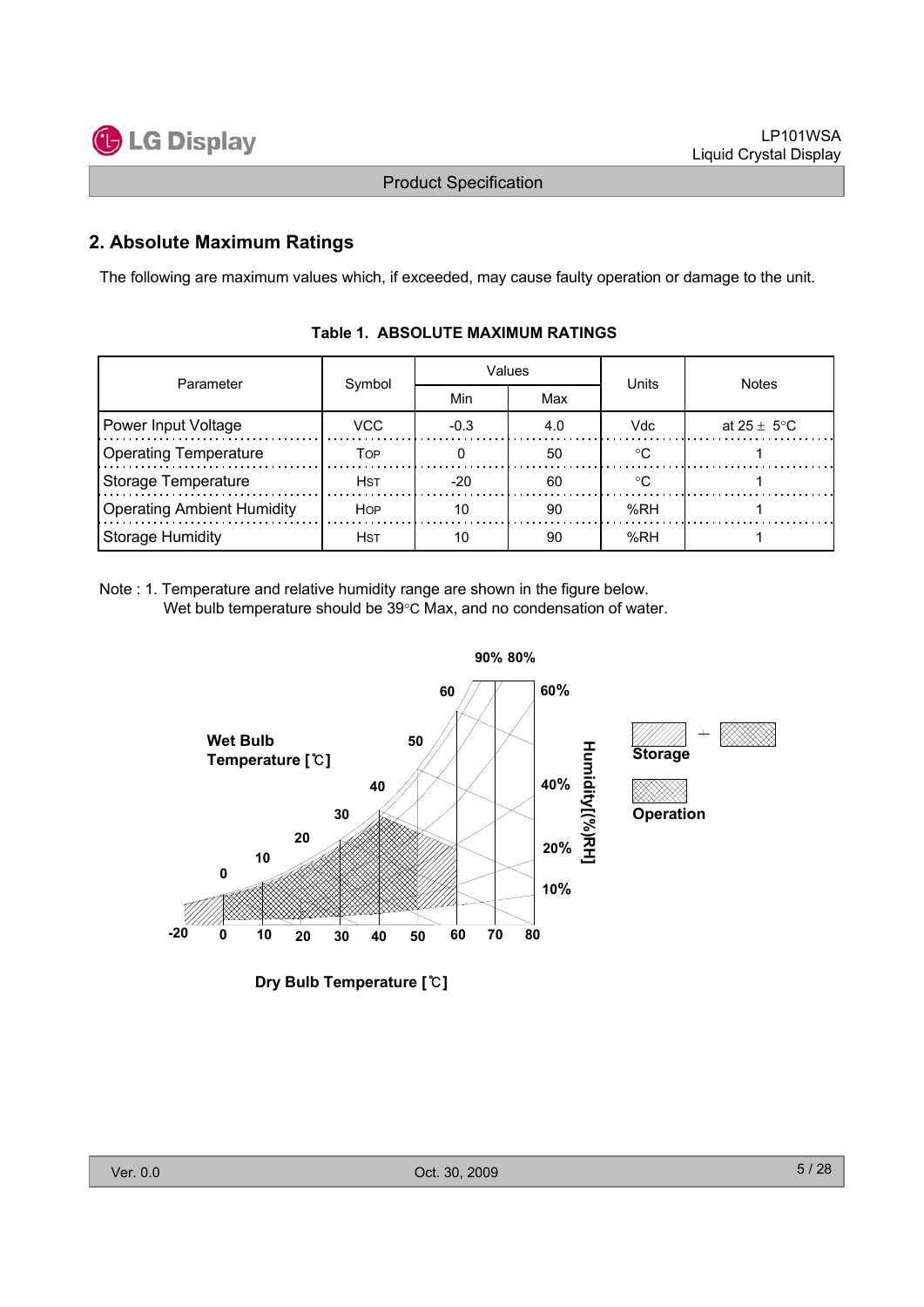## **3. Electrical Specifications**

#### **3-1. Electrical Characteristics**

The LP101WH1 requires two power inputs. The first logic is employed to power the LCD electronics and to drive the TFT array and liquid crystal. The second backlight is the input about LED BL with LED Driver.

|                                 |              |                     |                | <b>Values</b>            |                |                    |                |
|---------------------------------|--------------|---------------------|----------------|--------------------------|----------------|--------------------|----------------|
| <b>Parameter</b>                |              | Symbol              | Min            | <b>Typ</b>               | <b>Max</b>     | <b>Unit</b>        | <b>Notes</b>   |
| LOGIC:                          |              |                     |                |                          |                |                    |                |
| Power Supply Input Voltage      |              | <b>Vcc</b>          | 3.0            | 3.3                      | 3.6            | $\vee$             | $\mathbf{1}$   |
| Power Supply Input Current      | Mosaic       | Icc                 | $\blacksquare$ | 240                      | 270            | mA                 | $\overline{2}$ |
|                                 | <b>Black</b> | Icc_max             | $\blacksquare$ | 270                      | 300            | mA                 | 3              |
| <b>Power Consumption</b>        |              | Pcc                 | $\blacksquare$ | 0.8                      | 1.0            | W                  | $\overline{2}$ |
| Power Supply Inrush Current     |              | $_{\text{ICC}_P}$   | $\blacksquare$ | $\sim$                   | 1500           | mA                 | $\overline{4}$ |
| LVDS Impedance                  |              | ZLVDS               | 90             | 100                      | 110            | Ω                  | 5              |
| BACKLIGHT: (with LED Driver)    |              |                     |                |                          |                |                    |                |
| <b>LED Power Input Voltage</b>  |              | <b>VLED</b>         | 7.0            | 12.0                     | 21.0           | V                  | 6              |
| <b>LED Power Input Current</b>  |              |                     | $\blacksquare$ | 150                      | 170            | mA                 | $\overline{7}$ |
| <b>LED Power Consumption</b>    |              | PLED                | $\blacksquare$ | 1.8                      | 2.1            | W                  | $\overline{7}$ |
| <b>LED Power Inrush Current</b> |              | ILED P              | $\blacksquare$ | $\blacksquare$           | 1600           | mA                 | 8              |
| PWM Duty Ratio                  |              |                     | 5              | $\overline{\phantom{a}}$ | 100            | %                  | 9              |
| <b>PWM Jitter</b>               |              | L.                  | 0              | $\overline{\phantom{a}}$ | 0.3            | $\%$               | 10             |
| PWM Impedance                   |              | ZPWM                | 20             | 40                       | 60             | $\mathsf{k}\Omega$ |                |
| <b>PWM Frequency</b>            |              | FPWM                | 1000           | $\blacksquare$           | 5000           | Hz                 | 11             |
| PWM High Level Voltage          |              | $V_{\text{PWM\_H}}$ | 1.7            | $\blacksquare$           | 5.0            | V                  |                |
| PWM Low Level Voltage           |              | $V_{\text{PWM\_L}}$ | 0              |                          | 0.5            | V                  |                |
| LED_EN Impedance                |              | ZPWM                | 20             | 40                       | 60             | kΩ                 |                |
| LED_EN High Voltage             |              | VLED_EN<br>H        | 3.0            | $\blacksquare$           | 5.3            | $\vee$             |                |
| <b>LED_EN Low Voltage</b>       |              | VLED_EN<br>L,       | $\mathbf 0$    |                          | 0.5            | $\vee$             |                |
| Life Time                       |              |                     | 10,000         | $\blacksquare$           | $\blacksquare$ | <b>Hrs</b>         | 12             |

**Table 2. ELECTRICAL CHARACTERISTICS**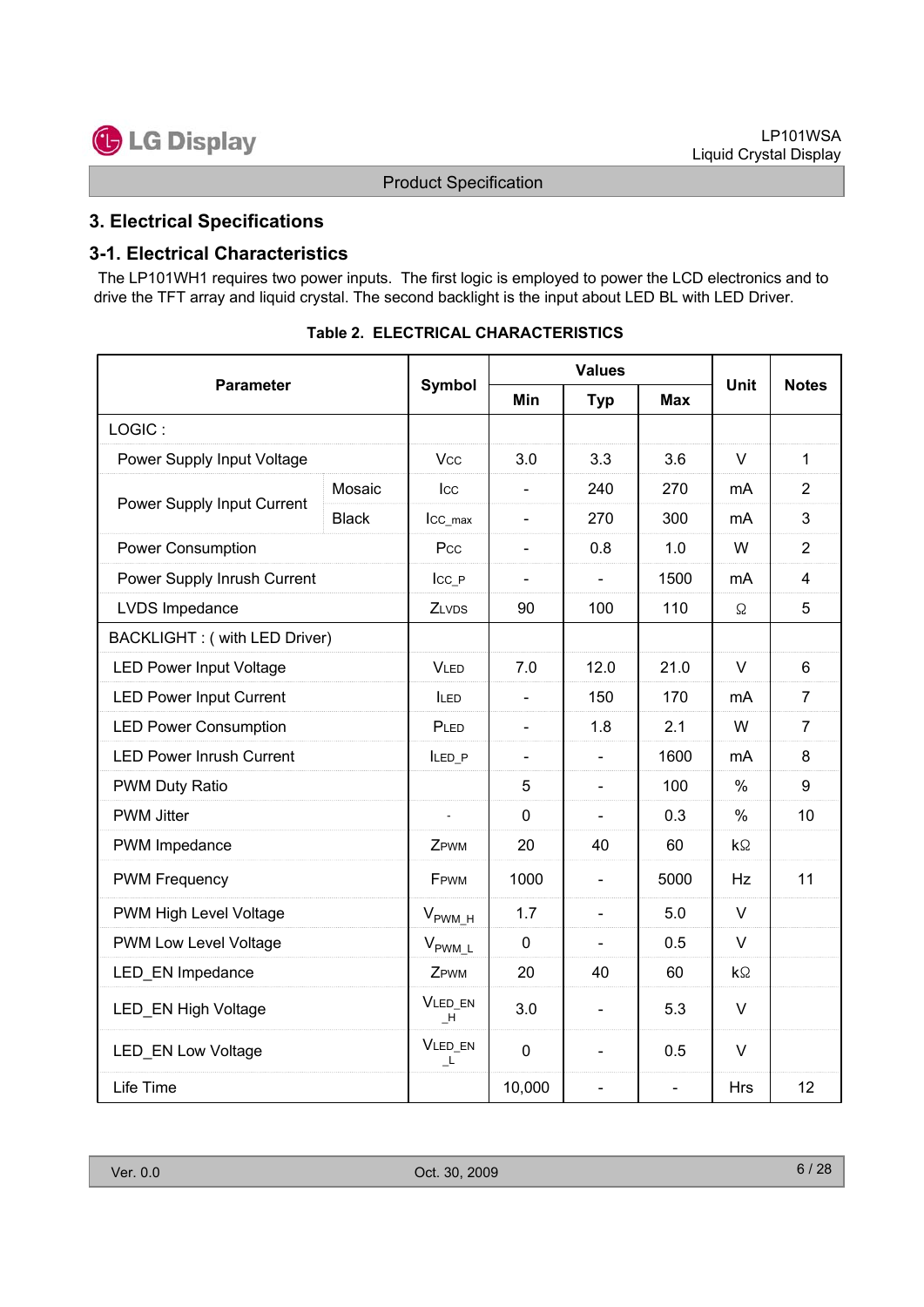

#### Note)

- 1. The measuring position is the connector of LCM and the test conditions are under 25 $\degree$ , fv = 60Hz, Black pattern.
- 2. The specified Icc current and power consumption are under the Vcc =  $3.3V$ ,  $25^\circ$ C, fv = 60Hz condition whereas Mosaic pattern is displayed and fv is the frame frequency.



- 3. This Spec. is the max load condition for the cable impedance designing.
- 4. The below figures are the measuring Vcc condition and the Vcc control block LGD used. The Vcc condition is same the minimum of T1 at Power on sequence.



- 5. This impedance value is needed to proper display and measured form LVDS Tx to the mating connector.
- 6. The measuring position is the connector of LCM and the test conditions are under  $25^{\circ}$ .
- 7. The current and power consumption with LED Driver are under the Vled =  $12.0V$ ,  $25^{\circ}$ C, Dimming of Max luminance whereas White pattern is displayed and fv is the frame frequency.



- 9. The operation of LED Driver below minimum dimming ratio may cause flickering or reliability issue.
- 10. If Jitter of PWM is bigger than maximum. It may cause flickering.
- 11. This Spec. is not effective at 100% dimming ratio as an exception because it has DC level equivalent to 0Hz. In spite of acceptable range as defined, the PWM Frequency should be fixed and stable for more consistent brightness control at any specific level desired.
- 12 The life time is determined as the time at which the typical brightness of LCD is 50% compare to that of initial value at the typical LED current. These LED backlight has 3 strings on it and the typical current of LED's string is base on 20mA.

**0.5ms**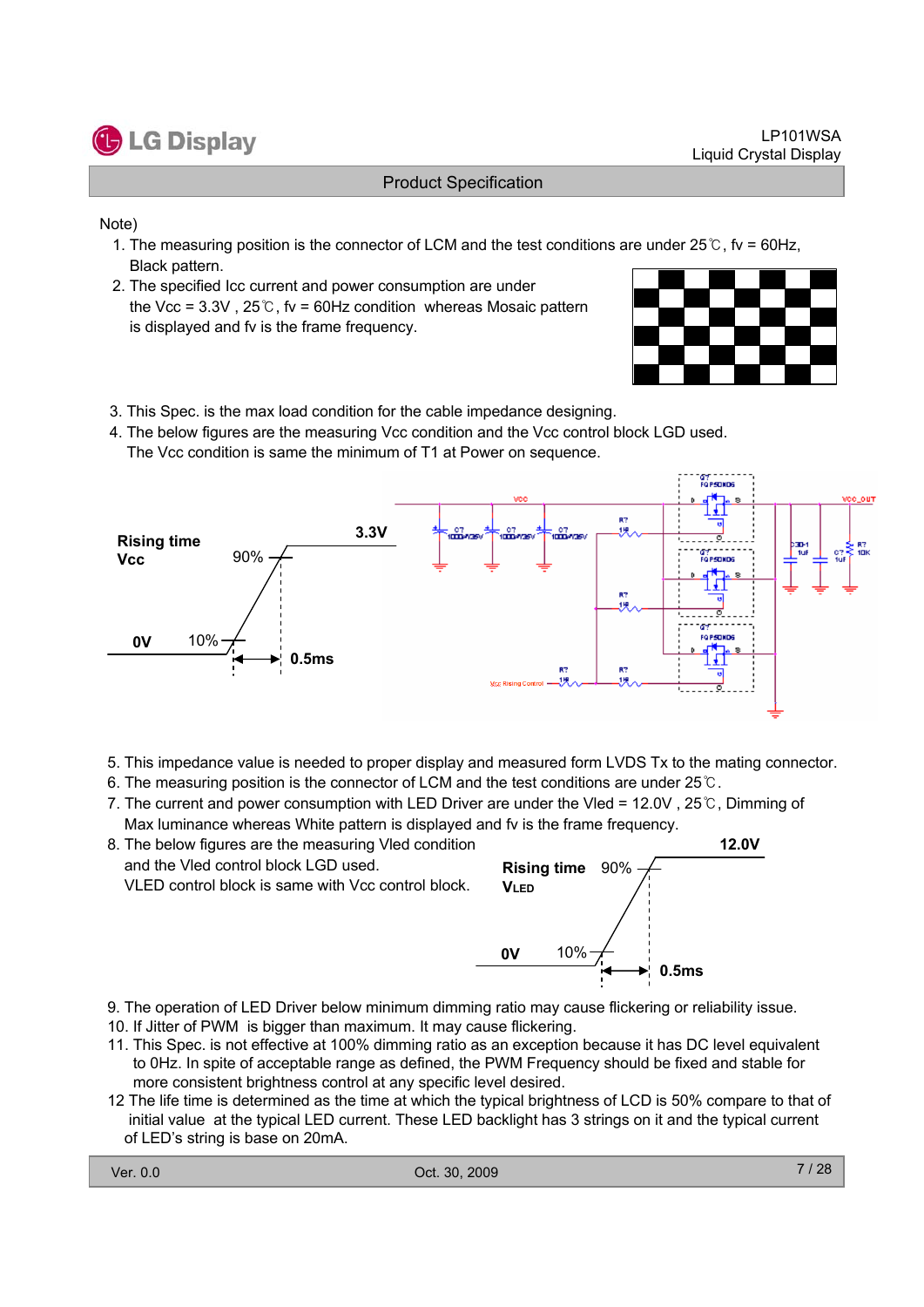## **3-2. Interface Connection**

This LCD employs one interface connection, a 40 pin connector is used for the module electronics interface.

| Pin                     | Symbol          | Description                            | Notes                                         |
|-------------------------|-----------------|----------------------------------------|-----------------------------------------------|
| 1                       | CT1/NC          | Connector Test/No Connection(Reserved) |                                               |
| $\overline{\mathbf{c}}$ | <b>VDD</b>      | +3.3V Power Supply                     |                                               |
| 3                       | <b>VDD</b>      | +3.3V Power Supply                     |                                               |
| 4                       | VEDID           | +3.3V EDID Power                       | 1, Interface chips                            |
| 5                       | <b>NC</b>       | No Connection                          | 1.1 LCD: SiW, 1port including                 |
| 6                       | <b>CLKEDID</b>  | <b>EDID Clock Input</b>                | <b>LVDS Receiver</b><br>1.2 System:           |
| 7                       | <b>DATAEDID</b> | EDID Data Input                        | * Pin to Pin compatible with LVDS             |
| 8                       | RxIN0-          | LVDS differential data input           |                                               |
| 9                       | RxIN0+          | LVDS differential data input           | 2. Connector<br>2.1 LCD<br>:LSM GT05Q-40S-H10 |
| 10                      | <b>GND</b>      | Ground                                 | (Locking type)                                |
| 11                      | RxIN1-          | LVDS differential data input           | or equivalent                                 |
| 12                      | RxIN1+          | LVDS differential data input           |                                               |
| 13                      | <b>GND</b>      | Ground                                 | 2.2 Mating:<br>2.3 Connector pin arrangement  |
| 14                      | RxIN2-          | LVDS differential data input           |                                               |
| 15                      | RxIN2+          | LVDS differential data input           | 40                                            |
| 16                      | <b>GND</b>      | Ground                                 |                                               |
| 17                      | RxCLKIN-        | LVDS differential clock input          |                                               |
| 18                      | RxCLKIN+        | LVDS differential clock input          |                                               |
| 19                      | <b>GND</b>      | Ground                                 | [LCD Module Rear View]                        |
| 20                      | <b>NC</b>       | No Connection                          |                                               |
| 21                      | <b>NC</b>       | No Connection                          |                                               |
| 22                      | GND             | Ground                                 |                                               |
| 23                      | <b>NC</b>       | No Connection                          |                                               |
| 24                      | NC              | No Connection                          |                                               |
| 25                      | <b>GND</b>      | Ground                                 |                                               |
| 26                      | <b>NC</b>       | No Connection                          |                                               |
| 27                      | <b>NC</b>       | No Connection                          |                                               |
| 28                      | <b>GND</b>      | Ground                                 |                                               |
| 29                      | <b>NC</b>       | No Connection                          |                                               |
| 30                      | <b>NC</b>       | No Connection                          |                                               |
| 31                      | VLED_GND        | <b>LED Ground</b>                      |                                               |
| 32                      | VLED_GND        | <b>LED Ground</b>                      |                                               |
| 33                      | VLED_GND        | <b>LED Ground</b>                      |                                               |
| 34                      | CT2/NC          | Connector Test/No Connection(Reserved) |                                               |
| 35                      | S_PWMIN         | System PWM signal input                |                                               |
| 36                      | BL_ON           | LED Enable[Note 1]                     |                                               |
| 37                      | <b>NC</b>       | No Connection                          |                                               |
| 38                      | VLED            | +5V~+21V LED Power Supply              |                                               |
| 39                      | <b>VLED</b>     | +5V~+21V LED Power Supply              | [Note 1]                                      |
| 40                      | <b>VLED</b>     | +5V~+21V LED Power Supply              | On: 2.0V ↑, Off: 0~0.4V                       |

#### **Table 3. MODULE CONNECTOR PIN CONFIGURATION (CN1)**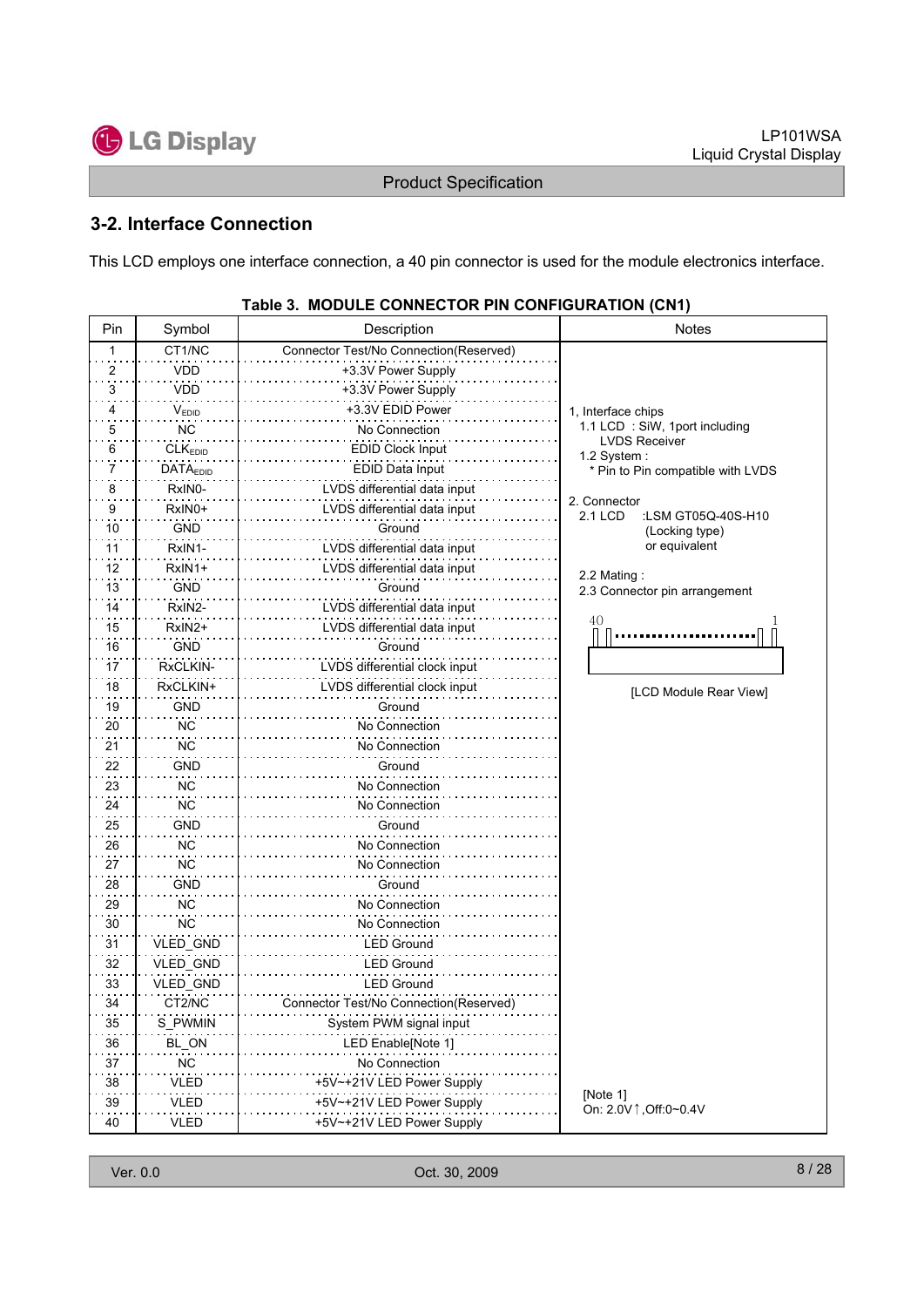## **3-3. LVDS Signal Timing Specifications**

## **3-3-1. DC Specification**



| Description                      | Symb<br>οI      | Min        | Max | Unit | <b>Notes</b>                 |
|----------------------------------|-----------------|------------|-----|------|------------------------------|
| <b>LVDS Differential Voltage</b> | $V_{\text{ID}}$ | 100        | 600 | mV   | $\overline{\phantom{0}}$     |
| LVDS Common mode Voltage         | $\rm V_{CM}$    | 0.6<br>صحب | 1.8 |      | $\qquad \qquad \blacksquare$ |
| LVDS Input Voltage Range         | v <sub>IN</sub> | 0.3        | 2.1 |      | $\overline{\phantom{0}}$     |

 $|V_{ID}|$ 

## **3-3-2. AC Specification**

| <del>LVDS</del>                                           |                             |        |                            |                  |                                                                    |             |  |
|-----------------------------------------------------------|-----------------------------|--------|----------------------------|------------------|--------------------------------------------------------------------|-------------|--|
| Description                                               | Symbol                      | Min    | <b>Max</b> IPI Unit        |                  | Notes.                                                             | S-)         |  |
|                                                           | $t_{SKEW}$ OV $^{-400}$     |        | $#V_{\text{CW}}$<br>$+400$ | ps               | $85$ <sub>MHz</sub> $\frac{1}{2}$ F <sub>c</sub> k $\geq$<br>65MHz | <u>}}/2</u> |  |
| LVDS Clock to Data Skew Margin                            | t <sub>SKEW</sub>           | $-600$ | $+600$                     | ps               | 65MHz > Fclk $\geq$<br>25MHz                                       |             |  |
| LVDS Clock to Clock Skew Margin (Even<br>to Odd)          | <sup>L</sup> SKEW_EO        | $-1/7$ | $+1/7$                     | $T_{\text{clk}}$ |                                                                    |             |  |
| Maximum deviation<br>of input clock frequency during SSC  | F <sub>DEV</sub>            |        | ± 3                        | $\%$             |                                                                    |             |  |
| Maximum modulation frequency<br>of input clock during SSC | $\mathsf{F}_{\mathsf{MOD}}$ |        | 200                        | <b>KHz</b>       |                                                                    |             |  |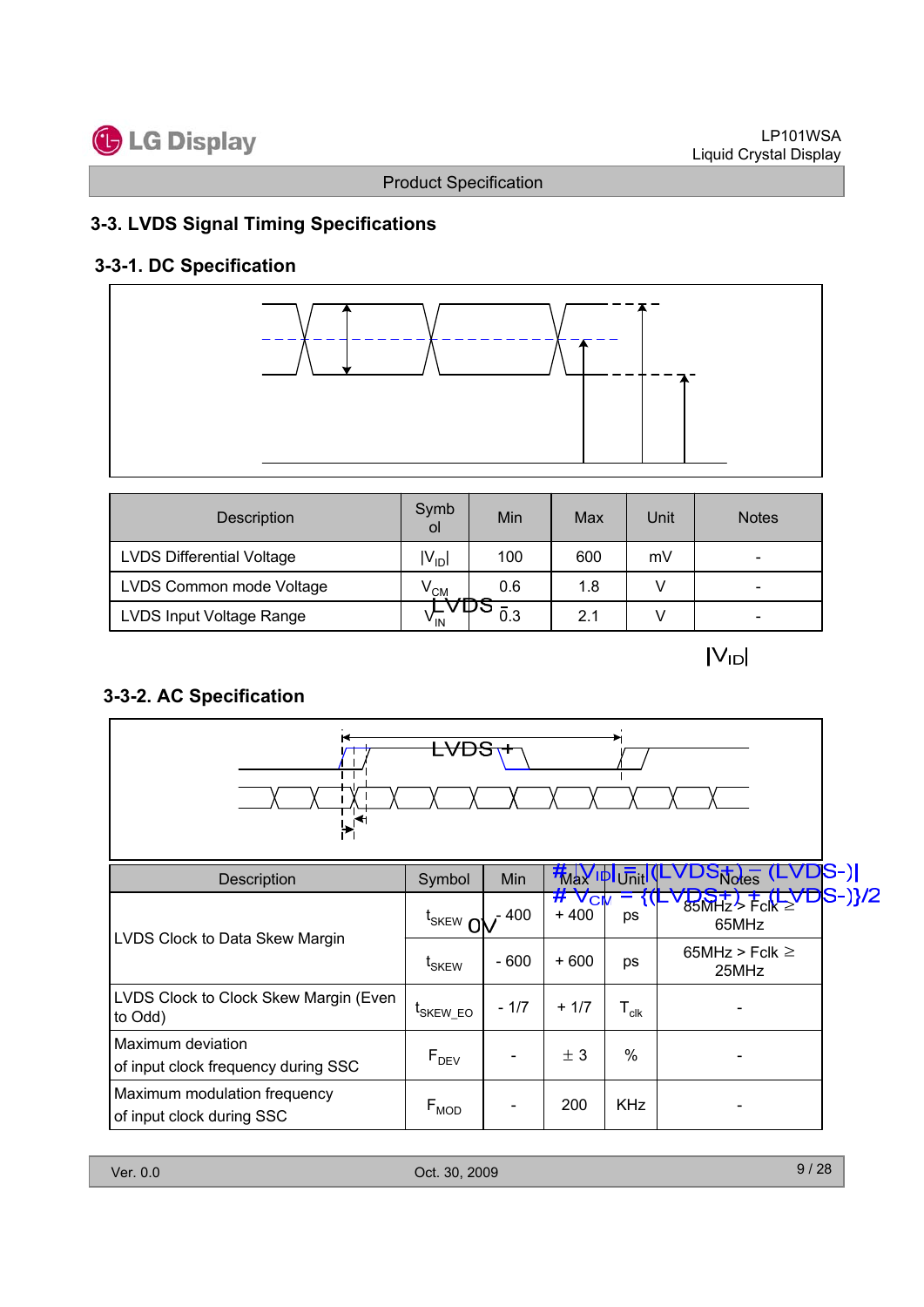



< Clock skew margin between channel >



### **3-3-3. Data Format**

G0 | R5 | R4 | R3 | R2 | R1 | R0 B1 B0 G5 G4 G3 G2 G1 DE VSYNC HSYNC B5  $\vert$  B4  $\vert$  B3  $\vert$  B2  $X \parallel B7 \parallel B6 \parallel G7 \parallel G6 \parallel R7 \parallel R6$  $R1 \mid R0$  $G2$  G1  $\mathbf{B3}$   $\mathbf{B2}$  $R7$  R6 G0 B1 DE X -Current (Nth) Cycle -R5 R4  $B0 \mid G5$ VSYNC HSYNC B7 B6  $R3 \mid R2$  $G4 \mid G3$  $\mathbb{B}$   $\mathbb{B}$ G7 G6 Previous (N-1)th Cycle Next(N+1)th Cycle RCLK+ RA+/-  $RB+/$ RC+/-  $RD+/-$ 

- LVDS 1 Port

#### < LVDS Data Format >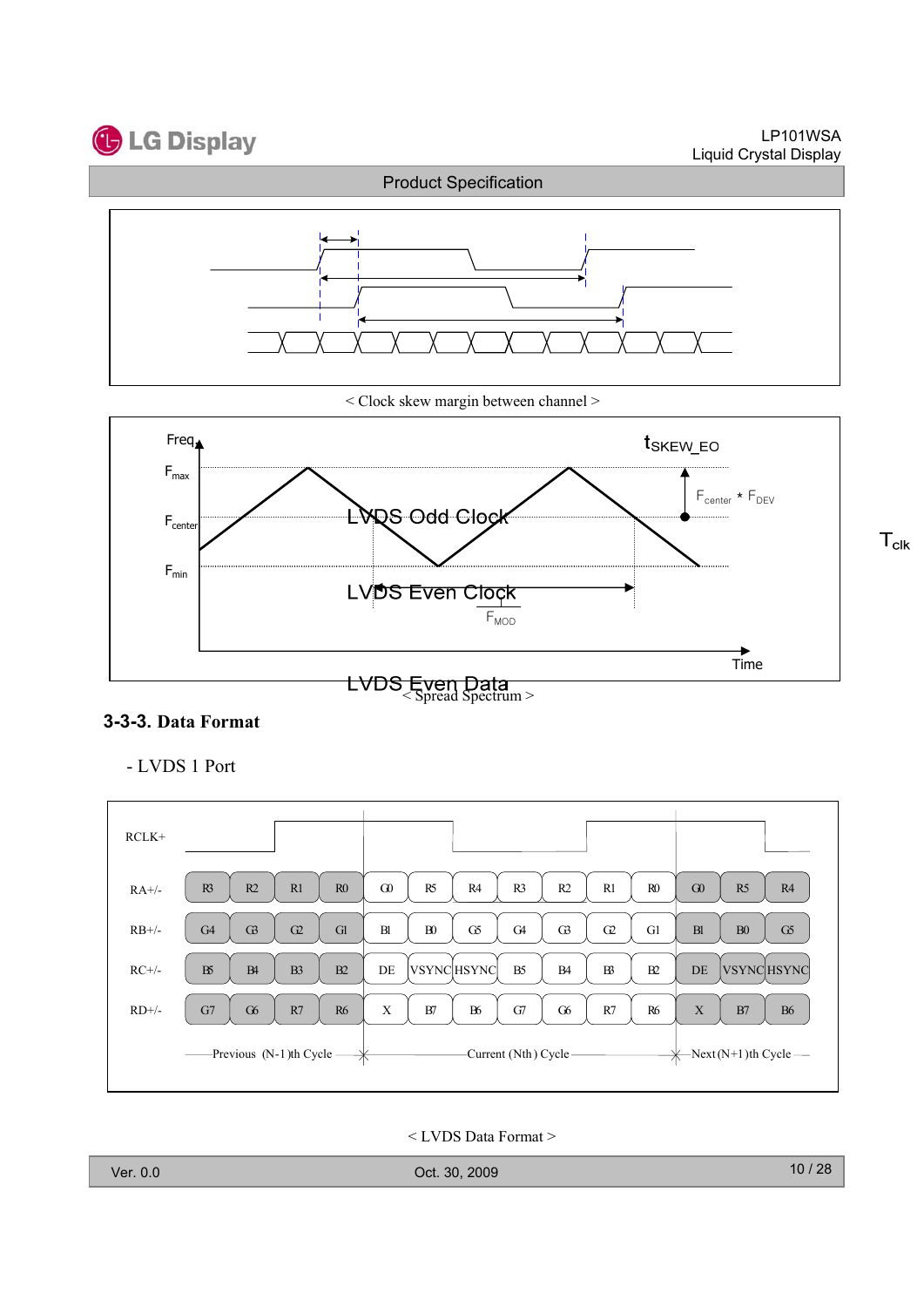## **3-4. Signal Timing Specifications**

**Table 5. TIMING TABLE** This is the signal timing required at the input of the User connector. All of the interface signal timing should be satisfied with the following specifications and specifications of LVDS Tx/Rx for its proper operation.

|             | IADIE Ə. TIMINU TADLE  |                                  |      |            |                          |            |             |  |  |  |  |
|-------------|------------------------|----------------------------------|------|------------|--------------------------|------------|-------------|--|--|--|--|
| <b>ITEM</b> | <b>Symbol</b>          |                                  | Min  | <b>Typ</b> | <b>Max</b>               | Unit       | <b>Note</b> |  |  |  |  |
| <b>DCLK</b> | Frequency              | $f_{CLK}$                        | ۰    | 50.4       | $\overline{\phantom{a}}$ | <b>MHz</b> |             |  |  |  |  |
|             | Period                 | Thp                              | 1320 | 1344       | 1362                     |            |             |  |  |  |  |
| Hsync       | Width                  | $t_{WH}$                         | 132  | 136        | 150                      | tCLK       |             |  |  |  |  |
|             | <b>Width-Active</b>    | $t_{\text{WHA}}$                 | 1024 | 1024       | 1024                     |            |             |  |  |  |  |
|             | Period                 | $t_{VP}$                         | 621  | 625        | 632                      |            |             |  |  |  |  |
| Vsync       | Width                  | $t_{\text{wv}}$                  | 1    | 3          | 5                        | tHP        |             |  |  |  |  |
|             | <b>Width-Active</b>    | $t_{\text{WVA}}$                 | 600  | 600        | 600                      |            |             |  |  |  |  |
|             | Horizontal back porch  | $t_{\sf HBP}$                    | 144  | 160        | 160                      |            |             |  |  |  |  |
| Data        | Horizontal front porch | $t_{\scriptscriptstyle \rm HFP}$ | 20   | 24         | 28                       | tCLK       |             |  |  |  |  |
| Enable      | Vertical back porch    | $t_{VBP}$                        | 20   | 22         | 24                       |            |             |  |  |  |  |
|             | Vertical front porch   | $\textsf{t}_{\sf VFP}$           | 0    | 0          | 3                        | <b>tHP</b> |             |  |  |  |  |

High: 0.7VCC

## **3-5. Signal Timing Waveforms** Condition : VCC =3.3V

Data Enable, Hsync, Vsync

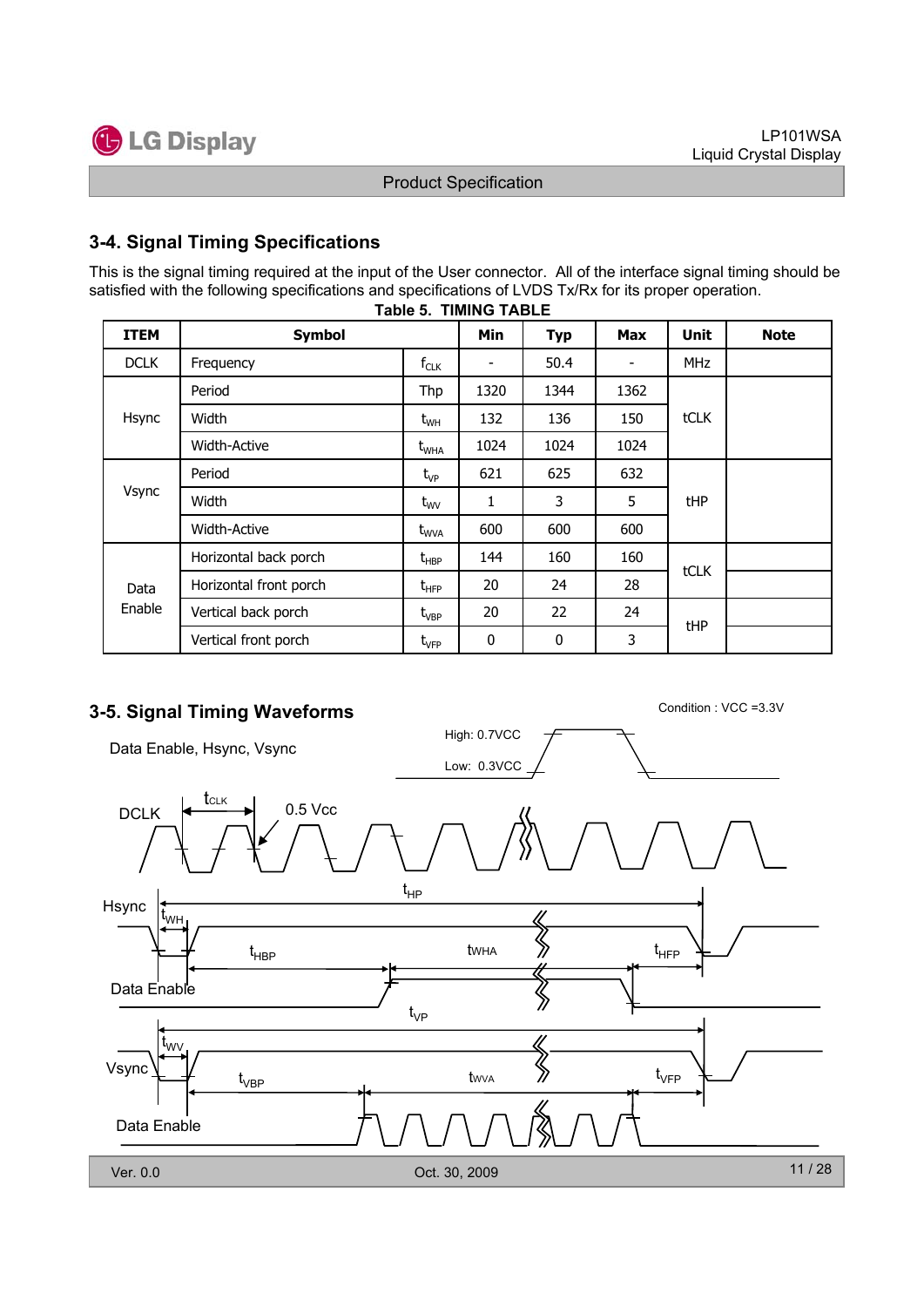#### **3-6. Color Input Data Reference**

The brightness of each primary color (red,green and blue) is based on the 6-bit gray scale data input for the color ; the higher the binary input, the brighter the color. The table below provides a reference for color versus data input.

|              |                   |            |              |            |                |              |                |              |                | Input Color Data |                |             |                |                |             |             |              |              |            |
|--------------|-------------------|------------|--------------|------------|----------------|--------------|----------------|--------------|----------------|------------------|----------------|-------------|----------------|----------------|-------------|-------------|--------------|--------------|------------|
|              | Color             |            |              | <b>RED</b> |                |              |                |              |                | <b>GREEN</b>     |                |             |                |                |             | <b>BLUE</b> |              |              |            |
|              |                   | <b>MSB</b> |              |            |                |              | LSB MSB        |              |                |                  |                |             | <b>LSB</b>     | <b>MSB</b>     |             |             |              |              | <b>LSB</b> |
|              |                   | R 5        | <b>R4</b>    | <b>R3</b>  | R <sub>2</sub> | <b>R1</b>    | R <sub>0</sub> | G 5          | G <sub>4</sub> | G <sub>3</sub>   | G <sub>2</sub> | G 1         | G <sub>0</sub> | <b>B</b> 5     | <b>B4</b>   | <b>B3</b>   | <b>B2</b>    | <b>B</b> 1   | <b>B0</b>  |
|              | <b>Black</b><br>. | 0          | 0            | 0          | 0              | 0            | 0              | 0            | 0              | 0                | 0              | $\pmb{0}$   | 0              | $\mathbf 0$    | 0           | 0           | 0            | $\pmb{0}$    | $\Omega$   |
|              | Red               | 1          | 1            | 1          | $\mathbf{1}$   | 1            | 1              | 0            | 0              | 0                | 0              | $\mathbf 0$ | 0              | $\Omega$       | $\mathbf 0$ | $\mathbf 0$ | 0            | 0            | $\Omega$   |
|              | Green             | 0          | 0            | 0          | 0              | 0            | 0              | $\mathbf 1$  | 1              | 1                | 1              | 1           | 1              | $\Omega$       | 0           | 0           | 0            | $\pmb{0}$    | $\Omega$   |
| Basic        | Blue              | 0          | 0            | 0          | 0              | $\pmb{0}$    | 0              | 0            | 0              | 0                | 0              | 0           | 0              | $\mathbf{1}$   | 1           | 1           | 1            | $\mathbf{1}$ | 1          |
| Color        | Cyan              | 0          | 0            | 0          | $\Omega$       | $\mathbf 0$  | 0              | $\mathbf{1}$ | 1              | 1                | $\mathbf{1}$   | 1           | 1              | $\mathbf 1$    | 1           | 1           | 1            | $\mathbf{1}$ |            |
|              | Magenta           | 1          | 1            | 1          | 1              | 1            | 1              | 0            | 0              | 0                | 0              | 0           | 0              | -1             | 1           | 1           |              | 1            |            |
|              | Yellow            | 1          | 1            | 1          | 1              | 1            | 1 <sup>1</sup> | $\mathbf{1}$ | 1              | 1                | 1              | 1           | 1              | 0              | 0           | 0           | 0            | 0            | 0          |
|              | White             | 1          | $\mathbf{1}$ | 1          | $\mathbf{1}$   | $\mathbf{1}$ | 1              | $\mathbf{1}$ | 1              | 1                | 1              | 1           | 1              | $\overline{1}$ | 1           | 1           | $\mathbf{1}$ | $\mathbf{1}$ | 1          |
|              | <b>RED (00)</b>   | 0          | $\pmb{0}$    | 0          | 0              | $\pmb{0}$    | 0              | $\mathbf 0$  | 0              | 0                | 0              | 0           | 0              | I٥             | 0           | 0           | 0            | $\mathbf 0$  | 0          |
|              | <b>RED (01)</b>   | 0          | 0            | 0          | 0              | 0            | 1              | 0            | 0              | 0                | 0              | 0           | 0              | $\mathbf 0$    | $\mathbf 0$ | 0           | 0            | 0            | $\Omega$   |
| <b>RED</b>   |                   |            |              |            |                |              |                |              |                |                  |                |             |                |                |             |             |              |              |            |
|              | <b>RED (62)</b>   | 1          | 1            | 1          |                | 1            | 0              | 0            | 0              | 0                | 0              | 0           | 0              | $\mathbf 0$    | 0           | 0           | 0            | 0            | 0          |
|              | <b>RED (63)</b>   | 1          | $\mathbf{1}$ | 1          | 1              | $\mathbf{1}$ | $\mathbf{1}$   | 0            | 0              | 0                | 0              | $\mathbf 0$ | 0 0            |                | 0           | 0           | 0            | 0            | 0          |
|              | <b>GREEN (00)</b> | 0          | $\pmb{0}$    | 0          | 0              | $\mathsf 0$  | 0              | $\mathbf 0$  | 0              | 0                | $\mathsf 0$    | 0           | 0              | I٥             | $\pmb{0}$   | 0           | 0            | 0            | 0          |
|              | <b>GREEN (01)</b> | 0          | 0            | 0          | 0              | 0            | 0              | 0            | 0              | 0                | 0              | 0           | 1              | 0              | 0           | 0           | 0            | 0            | 0          |
| <b>GREEN</b> |                   |            |              |            |                |              |                |              |                |                  |                |             |                |                |             |             |              |              |            |
|              | <b>GREEN (62)</b> | 0          | 0            | 0          | 0              | 0            | 0              | $\mathbf{1}$ | 1              | 1                | 1              | 1           | 0              | 0              | 0           | 0           | 0            | $\pmb{0}$    | 0          |
|              | <b>GREEN (63)</b> | 0          | 0            | 0          | 0              | $\pmb{0}$    | 0              | $\mathbf{1}$ | 1              | 1                | 1              | 1           | 1              | $\mathbf 0$    | 0           | 0           | 0            | $\mathbf 0$  | 0          |
|              | <b>BLUE (00)</b>  | 0          | $\pmb{0}$    | 0          | 0              | $\pmb{0}$    | 0              | $\pmb{0}$    | 0              | 0                | 0              | 0           | 0              | $\overline{0}$ | 0           | 0           | 0            | 0            | 0          |
|              | <b>BLUE (01)</b>  | 0          | $\mathbf 0$  | 0          | $\Omega$       | 0            | 0              | $\Omega$     | 0              | 0                | 0              | 0           | 0              | $\Omega$       | $\mathbf 0$ | $\mathbf 0$ | 0            | 0            | 1          |
| <b>BLUE</b>  |                   |            |              |            |                |              |                |              |                |                  |                |             |                |                |             |             |              |              |            |
|              | <b>BLUE (62)</b>  | 0          | 0            | 0          | 0              | 0            | 0              | $\mathbf 0$  | 0              | 0                | 0              | $\mathbf 0$ | 0              | $\overline{1}$ | 1           | 1           |              | $\mathbf{1}$ | $\Omega$   |
|              | <b>BLUE (63)</b>  | 0          | 0            | 0          | 0              | $\pmb{0}$    | 0              | $\mathbf 0$  | 0              | 0                | 0              | $\mathbf 0$ | 011            |                | 1           | 1           | 1            | 1            | 1          |

#### **Table 7. COLOR DATA REFERENCE**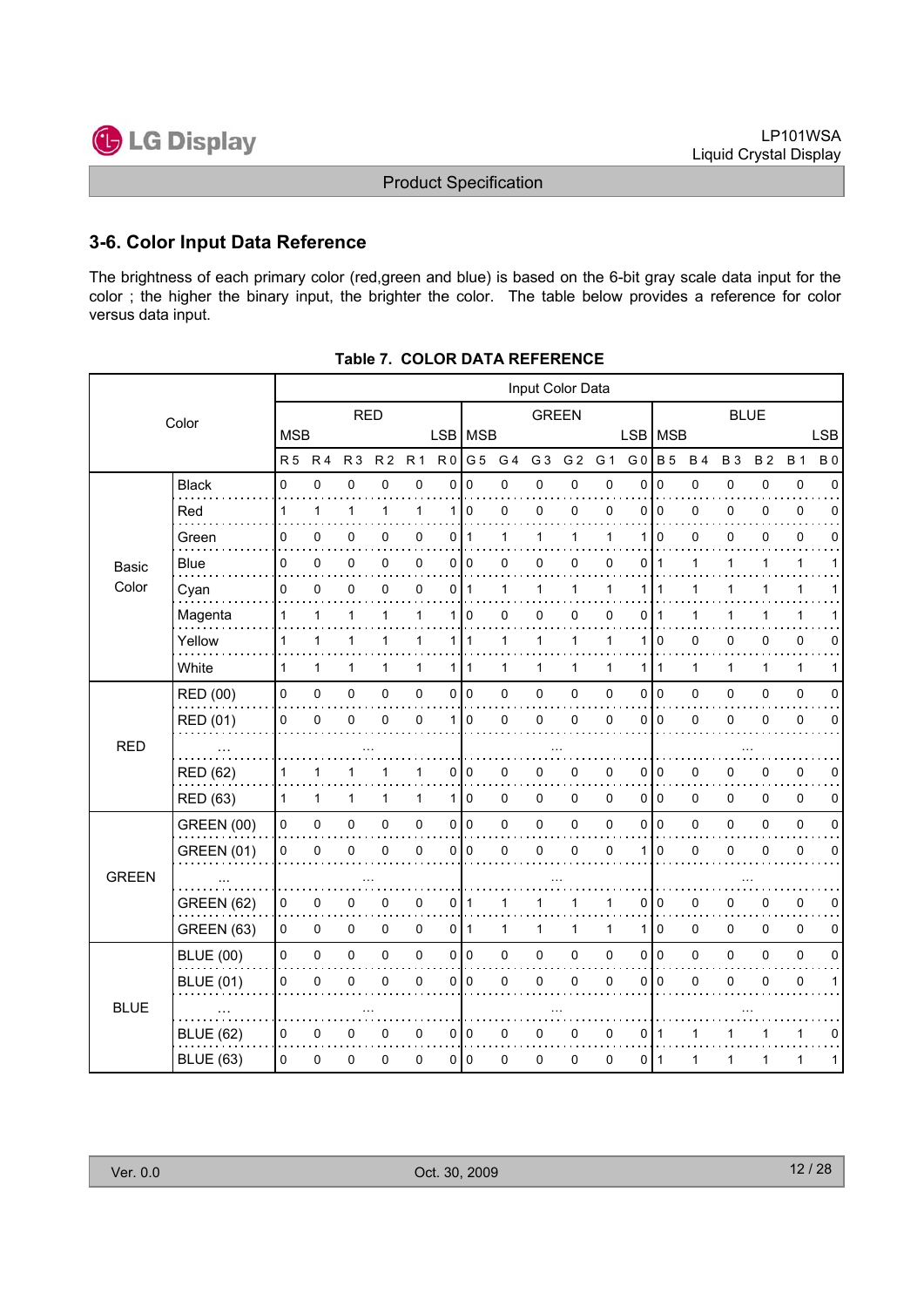





#### **Table 6. POWER SEQUENCE TABLE**

| Logic          |      | Value |                          |       | LED       |      | Units                    |                              |    |
|----------------|------|-------|--------------------------|-------|-----------|------|--------------------------|------------------------------|----|
| Parameter      | Min. | Typ.  | Max.                     | Units | Parameter | Min. | Typ.                     | Max.                         |    |
| $\mathbf{I}_1$ | 0.5  |       | 10                       | ms    | $T_8$     | 10   | $\overline{\phantom{a}}$ | -                            | ms |
| T <sub>2</sub> | 0    |       | 50                       | ms    | $T_{9}$   | 0    | -                        | -                            | ms |
| $T_3$          | 0    |       | 50                       | ms    | $T_{10}$  | 0    | $\overline{\phantom{a}}$ | $\qquad \qquad \blacksquare$ | ms |
| T <sub>4</sub> | 400  |       | $\overline{\phantom{a}}$ | ms    | $T_{11}$  | 10   | -                        | ۰.                           | ms |
| $T_5$          | 200  |       |                          | ms    | $T_{12}$  | 0.5  | $\overline{\phantom{a}}$ | $\blacksquare$               | ms |
| $T_6$          | 200  |       | $\overline{\phantom{0}}$ | ms    |           |      |                          |                              |    |
| T <sub>7</sub> | 3    |       | 10                       | ms    |           |      |                          |                              |    |

#### Note)

- 1. Do not insert the mating cable when system turn on.
- 2. Valid Data have to meet "3-3. LVDS Signal Timing Specifications"
- 3. LVDS, LED\_EN and PWM need to pull-down condition on invalid status.
- 4. LGD recommend the rising sequence of VLED after the Vcc and valid status of LVDS turn on.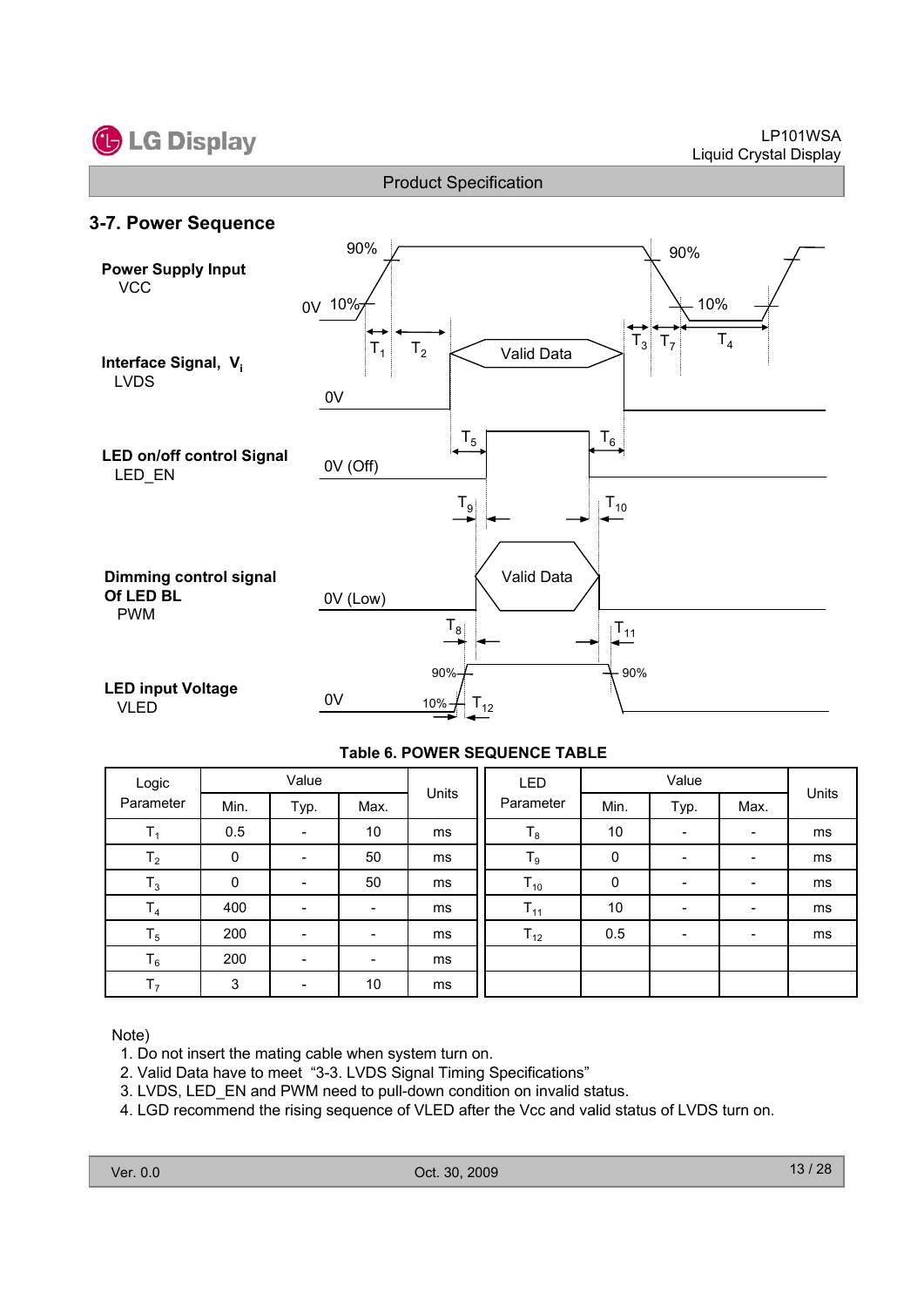

## **4. Optical Specification**

Optical characteristics are determined after the unit has been 'ON' and stable for approximately 30 minutes in a dark environment at 25°C. The values specified are at an approximate distance 50cm from the LCD surface at a viewing angle of  $\Phi$  and  $\Theta$  equal to 0°.

FIG. 1 presents additional information concerning the measurement equipment and method.



**FIG. 1 Optical Characteristic Measurement Equipment and Method**

**Table 8. OPTICAL CHARACTERISTICS**

|                              |                |       | Values |       |                   |                |  |
|------------------------------|----------------|-------|--------|-------|-------------------|----------------|--|
| Parameter                    | Symbol         | Min   | Typ    | Max   | Units             | <b>Notes</b>   |  |
| Contrast Ratio               | <b>CR</b>      | 300   |        |       |                   |                |  |
| Surface Luminance, white     | $L_{WH}$       | 170   | 200    |       | cd/m <sup>2</sup> | $\overline{2}$ |  |
| Luminance Variation          | $\delta$ white |       | 1.4    | 1.6   |                   | 3              |  |
| Response Time                | $Tr_R + Tr_D$  |       | 16     | 25    | ms                | 4              |  |
| <b>Color Coordinates</b>     |                |       |        |       |                   |                |  |
| <b>RED</b>                   | RX             |       | T.B.D  |       |                   |                |  |
|                              | RY             |       | T.B.D  |       |                   |                |  |
| <b>GREEN</b>                 | <b>GX</b>      |       | T.B.D  |       |                   |                |  |
|                              | GY             |       | T.B.D  |       |                   |                |  |
| <b>BLUE</b>                  | BX             |       | T.B.D  |       |                   |                |  |
|                              | BY             |       | T.B.D  |       |                   |                |  |
| <b>WHITE</b>                 | <b>WX</b>      | 0.283 | 0.313  | 0.343 |                   |                |  |
|                              | <b>WY</b>      | 0.299 | 0.329  | 0.359 |                   |                |  |
| Viewing Angle                |                |       |        |       |                   | 5              |  |
| x axis, right( $\Phi$ =0°)   | $\Theta$ r     | 30    |        |       | degree            |                |  |
| x axis, left ( $\Phi$ =180°) | $\Theta$       | 30    |        |       | degree            |                |  |
| y axis, up ( $\Phi$ =90°)    | $\Theta$ u     | 10    |        |       | degree            |                |  |
| y axis, down ( $\Phi$ =270°) | $\Theta$ d     | 20    |        |       | degree            |                |  |
| <b>Gray Scale</b>            |                |       | 2.2    |       |                   | 6              |  |

Ta=25°C, VCC=3.3V, fv=60Hz,  $f_{C-K}$  = 50.8MHz,  $I_{B}$  = 19 mA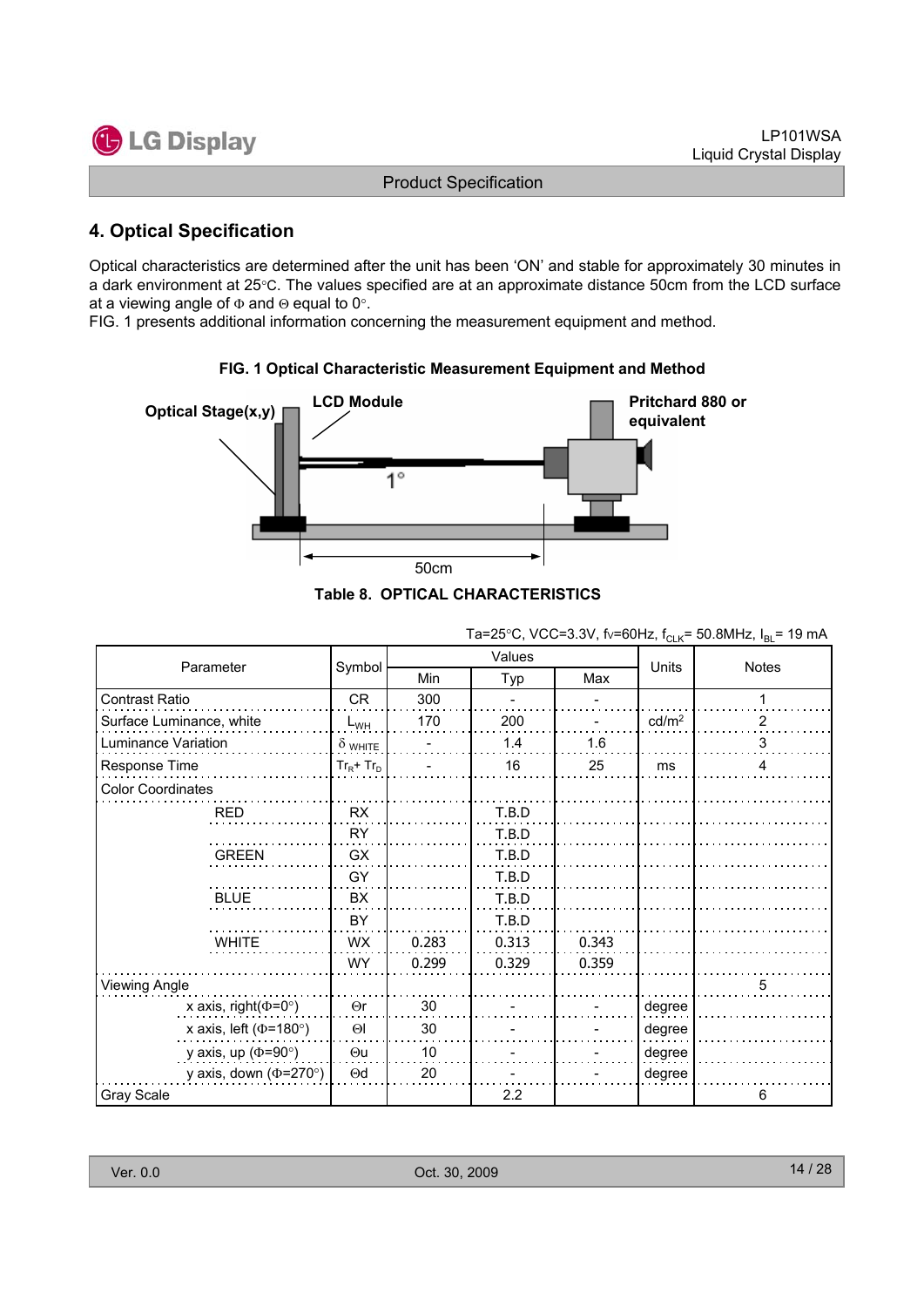

Note)

1. Contrast Ratio(CR) is defined mathematically as

Surface Luminance with all white pixels

Contrast Ratio =

Surface Luminance with all black pixels

2. Surface luminance is the average of 5 point across the LCD surface 50cm from the surface with all pixels displaying white. For more information see FIG 1.

 $L_{WH}$  = Average( $L_1, L_2, \ldots L_5$ )

3. The variation in surface luminance, The panel total variation ( $\delta_{WHITE}$ ) is determined by measuring L<sub>N</sub> at each test position 1 through 13 and then defined as followed numerical formula. For more information see FIG 2.

Maximum( $L_1, L_2, ... L_{13}$ )  $\delta$  <sub>white</sub> = Minimum( $L_1, L_2, ... L_{13}$ )

- 4. Response time is the time required for the display to transition from white to black (rise time,  $Tr_R$ ) and from black to white(Decay Time,  $Tr_D$ ). For additional information see FIG 3.
- 5. Viewing angle is the angle at which the contrast ratio is greater than 10. The angles are determined for the horizontal or x axis and the vertical or y axis with respect to the z axis which is normal to the LCD surface. For more information see FIG 4.
- 6. Gray scale specification  $* f_V = 60 Hz$

| <b>Gray Level</b> | Luminance [%] (Typ) |
|-------------------|---------------------|
|                   | T.B.D               |
|                   | T.B.D               |
| L15               | T.B.D               |
| L23               | T.B.D               |
| l 31              | T.B.D               |
| L39               | T.B.D               |
| l 47              | T.B.D               |
| L <sub>55</sub>   | T.B.D               |
| 63                |                     |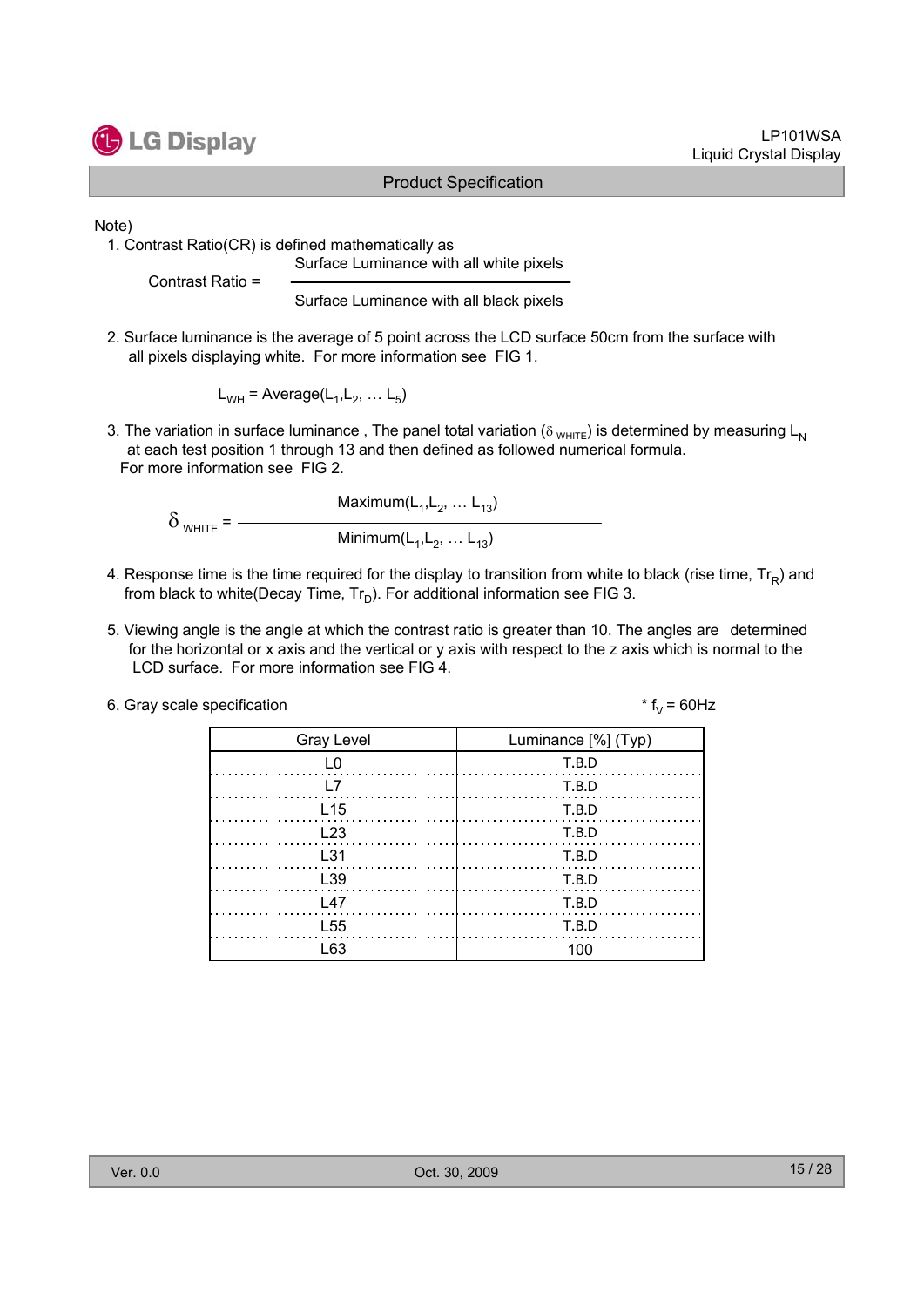

#### **FIG. 2 Luminance**

<measuring point for surface luminance & measuring point for luminance variation>



#### **FIG. 3 Response Time**

The response time is defined as the following figure and shall be measured by switching the input signal for "black" and "white".



#### **FIG. 4 Viewing angle**

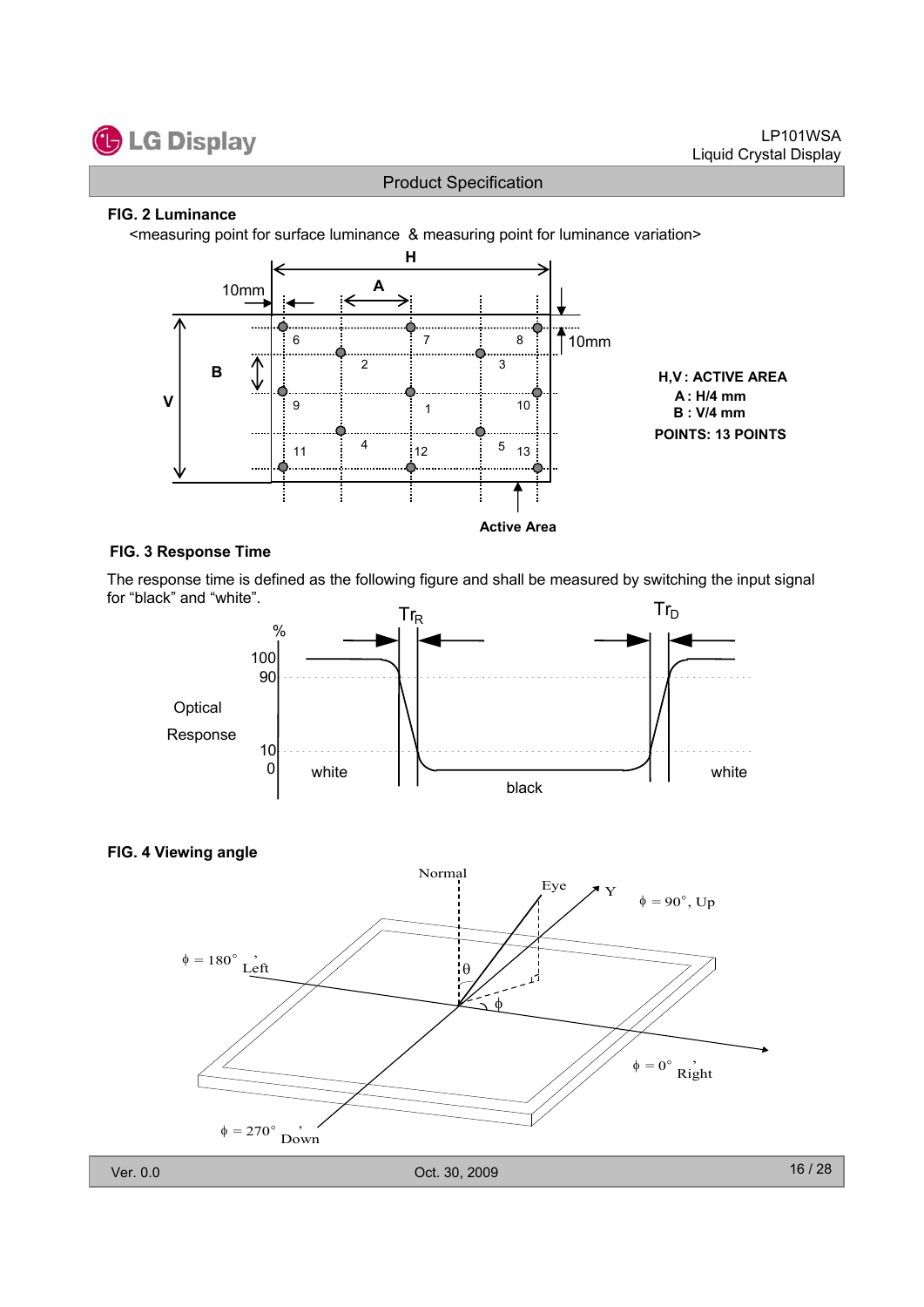

#### **5. Mechanical Characteristics**

The contents provide general mechanical characteristics for the model LP101WSA. In addition the figures in the next page are detailed mechanical drawing of the LCD.

|                     | Horizontal                             | $235.0 \pm 0.5$ mm  |  |  |  |  |
|---------------------|----------------------------------------|---------------------|--|--|--|--|
| Outline Dimension   | Vertical                               | $143.0 \pm 0.5$ mm  |  |  |  |  |
|                     | <b>Thickness</b>                       | $5.2$ mm (max)      |  |  |  |  |
| Bezel Area          | Horizontal                             | $226.0 \pm 0.5$ mm  |  |  |  |  |
|                     | Vertical                               | 128.7 $\pm$ 0.5 mm  |  |  |  |  |
|                     | Horizontal                             | $222.72 \pm 0.3$ mm |  |  |  |  |
| Active Display Area | Vertical                               | $125.28 \pm 0.3$ mm |  |  |  |  |
| Weight              | 190.0g (Max.)                          |                     |  |  |  |  |
| Surface Treatment   | Glare treatment of the front polarizer |                     |  |  |  |  |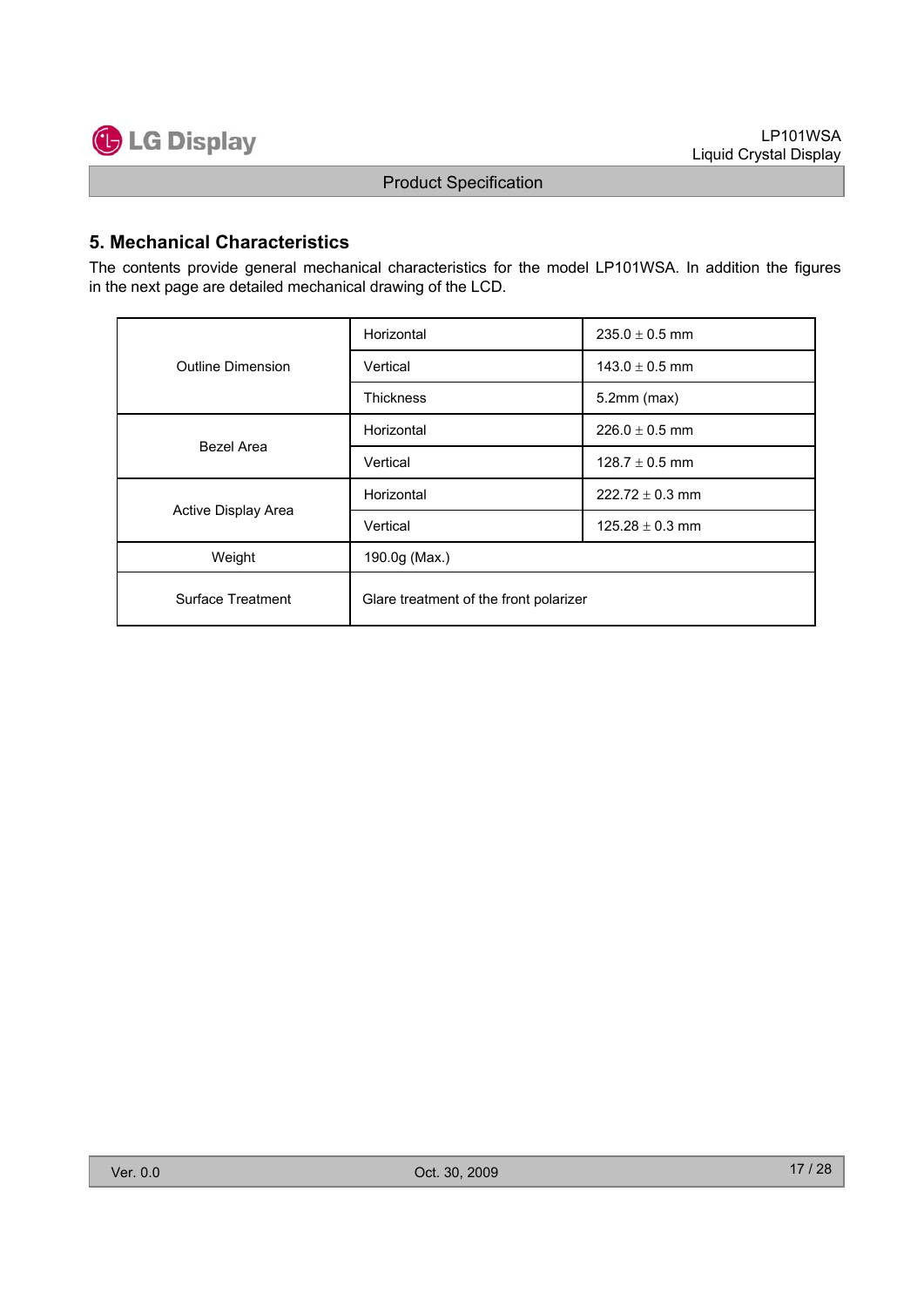

#### <FRONT VIEW>

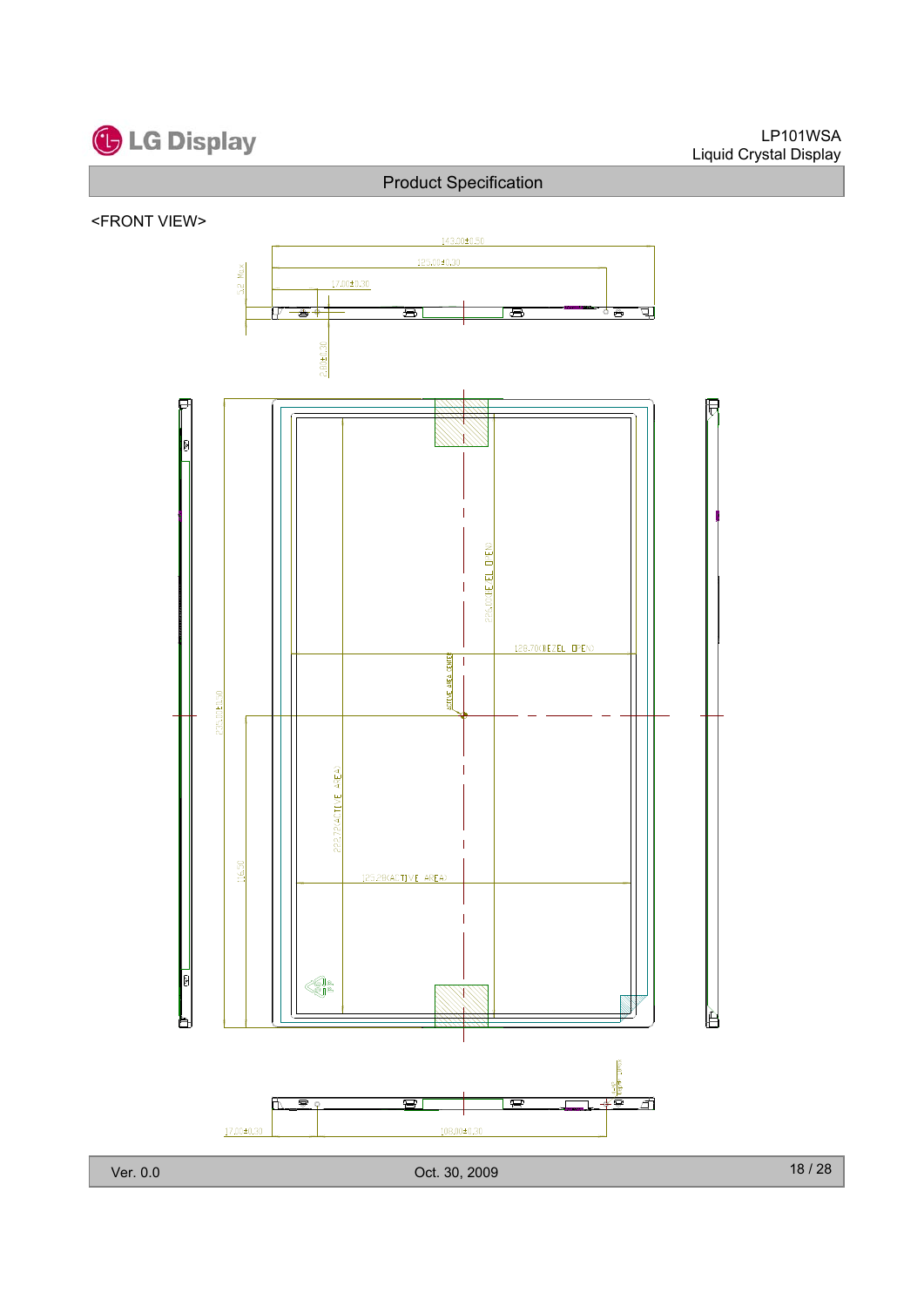

#### <REAR VIEW>

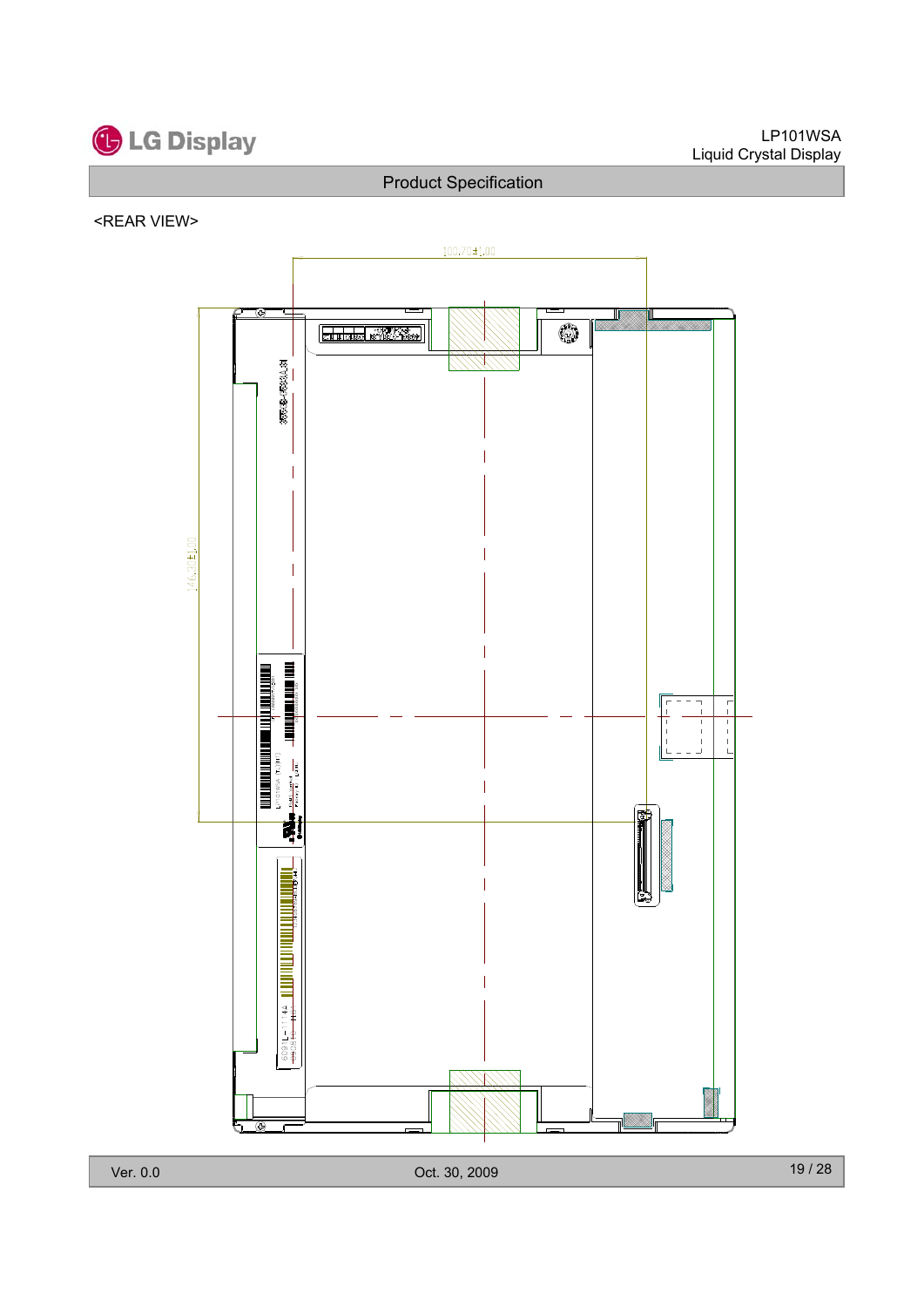

#### [ DETAIL DESCRIPTION OF SIDE MOUNTING SCREW ]



Section A-A

Notes : 1. Screw plated through the method of non-electrolytic nickel plating is preferred to reduce possibility that results in vertical and/or horizontal line defect due to the conductive particles from screw surface.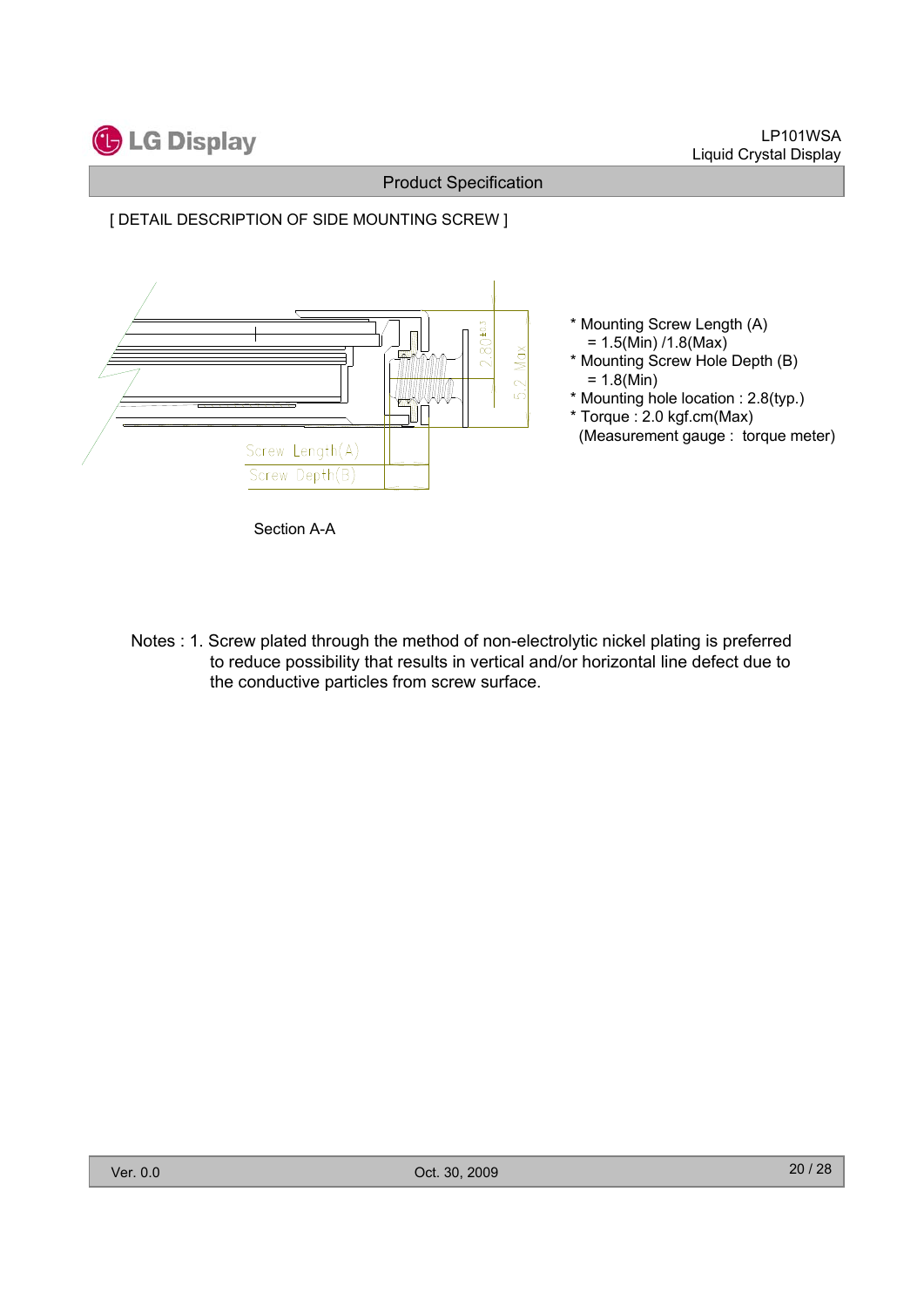

## **6. Reliability**

Environment test condition

| No.            | Test Item                                   | Conditions                                                                                       |  |  |  |  |
|----------------|---------------------------------------------|--------------------------------------------------------------------------------------------------|--|--|--|--|
| 1              | High temperature storage test               | Ta= $60^{\circ}$ C, 240h                                                                         |  |  |  |  |
| $\overline{2}$ | Low temperature storage test                | Ta= $-20^{\circ}$ C, 240h                                                                        |  |  |  |  |
| 3              | High temperature operation test             | Ta= 50°C, 50%RH, 240h                                                                            |  |  |  |  |
| 4              | Low temperature operation test              | Ta= $0^{\circ}$ C, 240h                                                                          |  |  |  |  |
| 5              | Vibration test (non-operating)              | Random, 1.0Grms, X, Y, Z Direction<br>Test time: each direction 1hour                            |  |  |  |  |
| 6              | Shock test (non-operating)                  | Half sine wave, 180G, 2ms<br>one shock of each six faces(l.e. run 180G 6ms<br>for all six faces) |  |  |  |  |
| 7              | Altitude<br>operating<br>storage / shipment | $0 \sim 10,000$ feet (3,048m) 24Hr<br>$0 \sim 40,000$ feet (12,192m) 24Hr                        |  |  |  |  |

{ Result Evaluation Criteria }

There should be no change which might affect the practical display function when the display quality test is conducted under normal operating condition.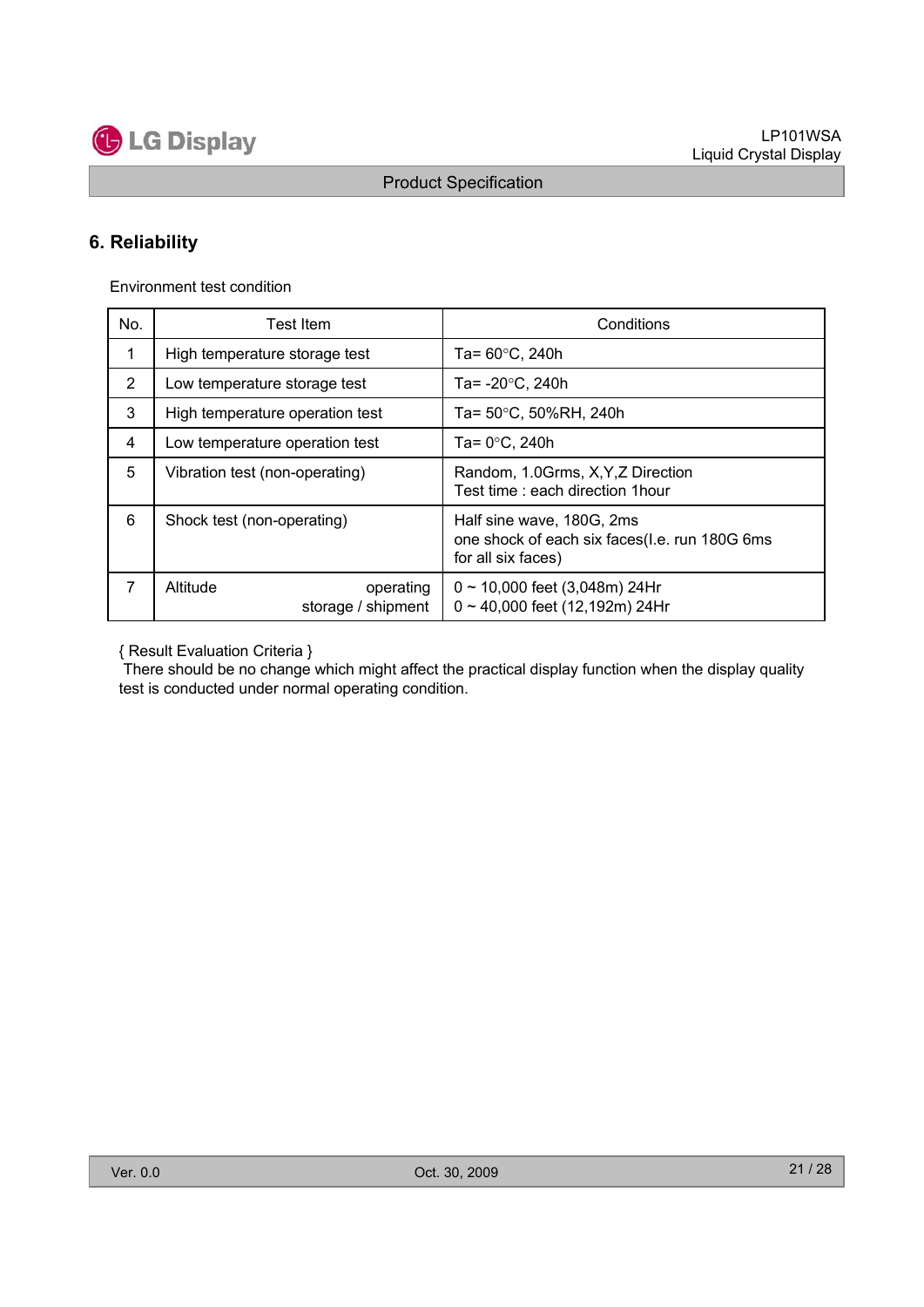

#### **7. International Standards**

#### **7-1. Safety**

a) UL 60950-1:2003, First Edition, Underwriters Laboratories, Inc.,

Standard for Safety of Information Technology Equipment.

b) CAN/CSA C22.2, No. 60950-1-03 1st Ed. April 1, 2003, Canadian Standards Association,

Standard for Safety of Information Technology Equipment.

c) EN 60950-1:2001, First Edition,

European Committee for Electrotechnical Standardization(CENELEC)

European Standard for Safety of Information Technology Equipment.

#### **7-2. EMC**

a) ANSI C63.4 "Methods of Measurement of Radio-Noise Emissions from Low-Voltage Electrical and Electrical Equipment in the Range of 9kHZ to 40GHz. "American National Standards Institute(ANSI), 1992

b) C.I.S.P.R "Limits and Methods of Measurement of Radio Interface Characteristics of Information Technology Equipment." International Special Committee on Radio Interference.

c) EN 55022 "Limits and Methods of Measurement of Radio Interface Characteristics of Information Technology Equipment." European Committee for Electrotechnical Standardization.(CENELEC), 1998 ( Including A1: 2000 )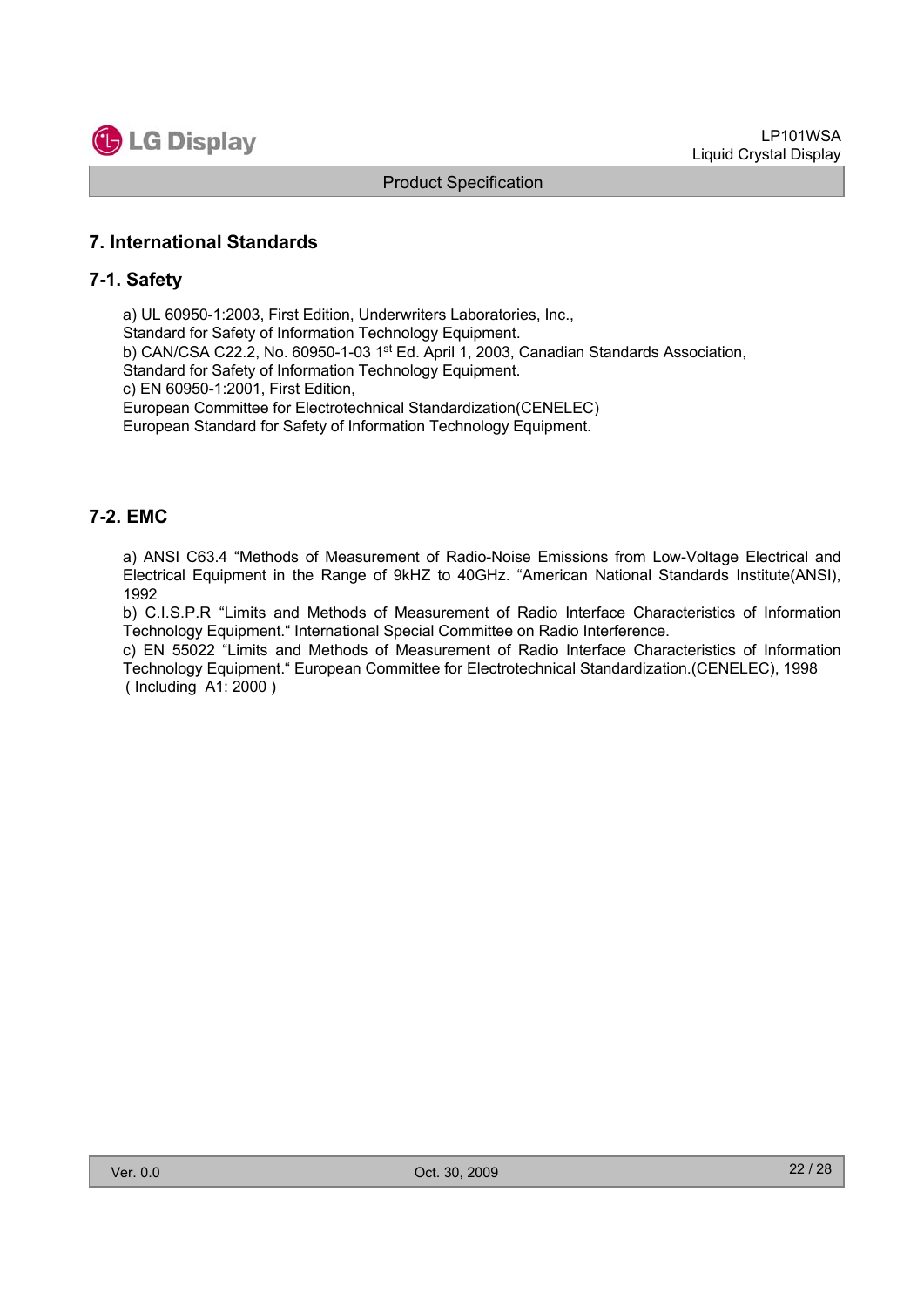

#### **8. Packing**

## **8-1. Designation of Lot Mark**

a) Lot Mark



A,B,C : SIZE(INCH) D : YEAR

E : MONTH F ~ M : SERIAL NO.

**Note** 

1. YEAR

| Year | 2001 | 2002 | 2003 | 2004 | 2005 | 2006 | 2007 | 2008 | 2009 | 2010 |
|------|------|------|------|------|------|------|------|------|------|------|
| Mark |      |      |      |      | ∼    |      |      |      |      |      |

2. MONTH

| Month | Jan | -<br>Feb | Mar | Apr | Mav | Jun | Jul | Aug | Sep | Oct | Nov | Dec |
|-------|-----|----------|-----|-----|-----|-----|-----|-----|-----|-----|-----|-----|
| Mark  |     | -        |     |     |     | L   |     |     |     |     | ◡   | ັ   |

b) Location of Lot Mark

Serial No. is printed on the label. The label is attached to the backside of the LCD module. This is subject to change without prior notice.

#### **8-2. Packing Form**

a) Package quantity in one box : 30 pcs

b) Box Size : TBD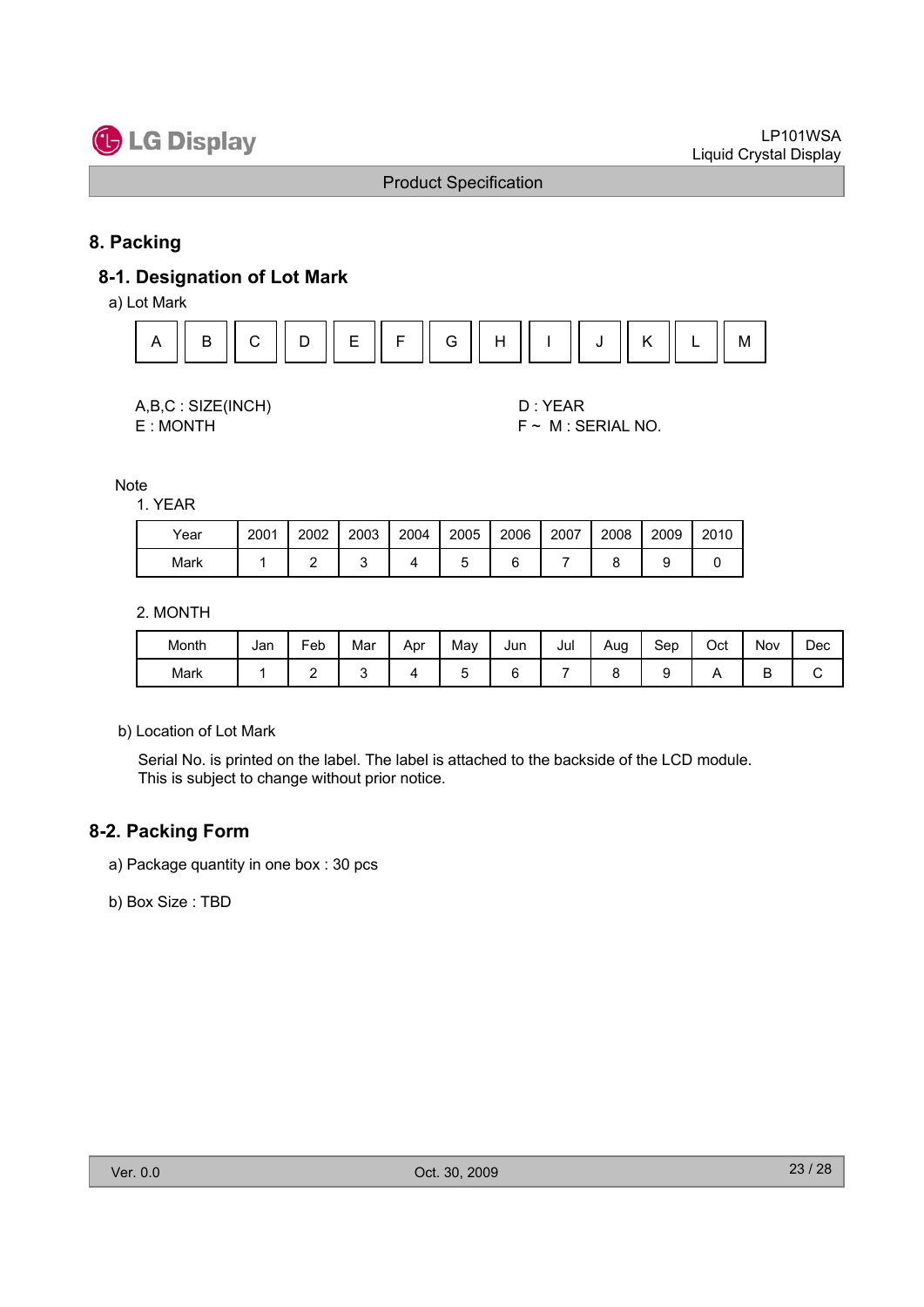

#### **9. PRECAUTIONS**

Please pay attention to the followings when you use this TFT LCD module.

#### **9-1. MOUNTING PRECAUTIONS**

- (1) You must mount a module using holes arranged in four corners or four sides.
- (2) You should consider the mounting structure so that uneven force (ex. Twisted stress) is not applied to the module. And the case on which a module is mounted should have sufficient strength so that external force is not transmitted directly to the module.
- (3) Please attach the surface transparent protective plate to the surface in order to protect the polarizer. Transparent protective plate should have sufficient strength in order to the resist external force.
- (4) You should adopt radiation structure to satisfy the temperature specification.
- (5) Acetic acid type and chlorine type materials for the cover case are not desirable because the former generates corrosive gas of attacking the polarizer at high temperature and the latter causes circuit break by electro-chemical reaction.
- (6) Do not touch, push or rub the exposed polarizers with glass, tweezers or anything harder than HB pencil lead. And please do not rub with dust clothes with chemical treatment. Do not touch the surface of polarizer for bare hand or greasy cloth.(Some cosmetics are detrimental to the polarizer.)
- (7) When the surface becomes dusty, please wipe gently with absorbent cotton or other soft materials like chamois soaks with petroleum benzene. Normal-hexane is recommended for cleaning the adhesives used to attach front / rear polarizers. Do not use acetone, toluene and alcohol because they cause chemical damage to the polarizer.
- (8) Wipe off saliva or water drops as soon as possible. Their long time contact with polarizer causes deformations and color fading.
- (9) Do not open the case because inside circuits do not have sufficient strength.

#### **9-2. OPERATING PRECAUTIONS**

- (1) The spike noise causes the mis-operation of circuits. It should be lower than following voltage :  $V=\pm 200$ mV(Over and under shoot voltage)
- (2) Response time depends on the temperature.(In lower temperature, it becomes longer.)
- (3) Brightness depends on the temperature. (In lower temperature, it becomes lower.) And in lower temperature, response time(required time that brightness is stable after turned on) becomes longer.
- (4) Be careful for condensation at sudden temperature change. Condensation makes damage to polarizer or electrical contacted parts. And after fading condensation, smear or spot will occur.
- (5) When fixed patterns are displayed for a long time, remnant image is likely to occur.
- (6) Module has high frequency circuits. Sufficient suppression to the electromagnetic interference shall be done by system manufacturers. Grounding and shielding methods may be important to minimized the interference.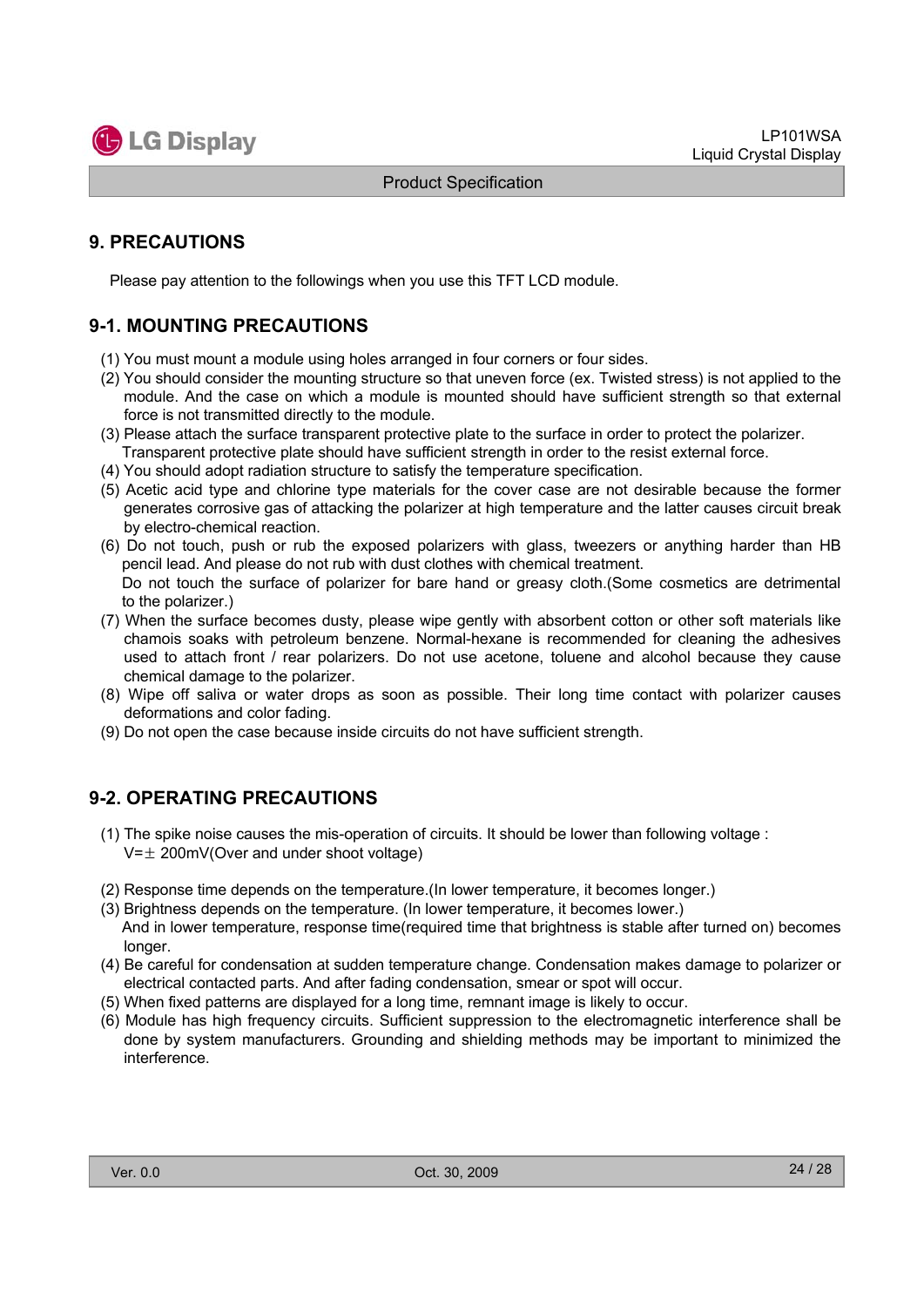

#### **9-3. ELECTROSTATIC DISCHARGE CONTROL**

Since a module is composed of electronic circuits, it is not strong to electrostatic discharge. Make certain that treatment persons are connected to ground through wrist band etc. And don't touch interface pin directly.

#### **9-4. PRECAUTIONS FOR STRONG LIGHT EXPOSURE**

Strong light exposure causes degradation of polarizer and color filter.

#### **9-5. STORAGE**

When storing modules as spares for a long time, the following precautions are necessary.

- (1) Store them in a dark place. Do not expose the module to sunlight or fluorescent light. Keep the temperature between  $5^{\circ}$ C and  $35^{\circ}$ C at normal humidity.
- (2) The polarizer surface should not come in contact with any other object. It is recommended that they be stored in the container in which they were shipped.

#### **9-6. HANDLING PRECAUTIONS FOR PROTECTION FILM**

- (1) When the protection film is peeled off, static electricity is generated between the film and polarizer. This should be peeled off slowly and carefully by people who are electrically grounded and with well ion-blown equipment or in such a condition, etc.
- (2) The protection film is attached to the polarizer with a small amount of glue. If some stress is applied to rub the protection film against the polarizer during the time you peel off the film, the glue is apt to remain on the polarizer.

Please carefully peel off the protection film without rubbing it against the polarizer.

- (3) When the module with protection film attached is stored for a long time, sometimes there remains a very small amount of glue still on the polarizer after the protection film is peeled off.
- (4) You can remove the glue easily. When the glue remains on the polarizer surface or its vestige is recognized, please wipe them off with absorbent cotton waste or other soft material like chamois soaked with normal-hexane.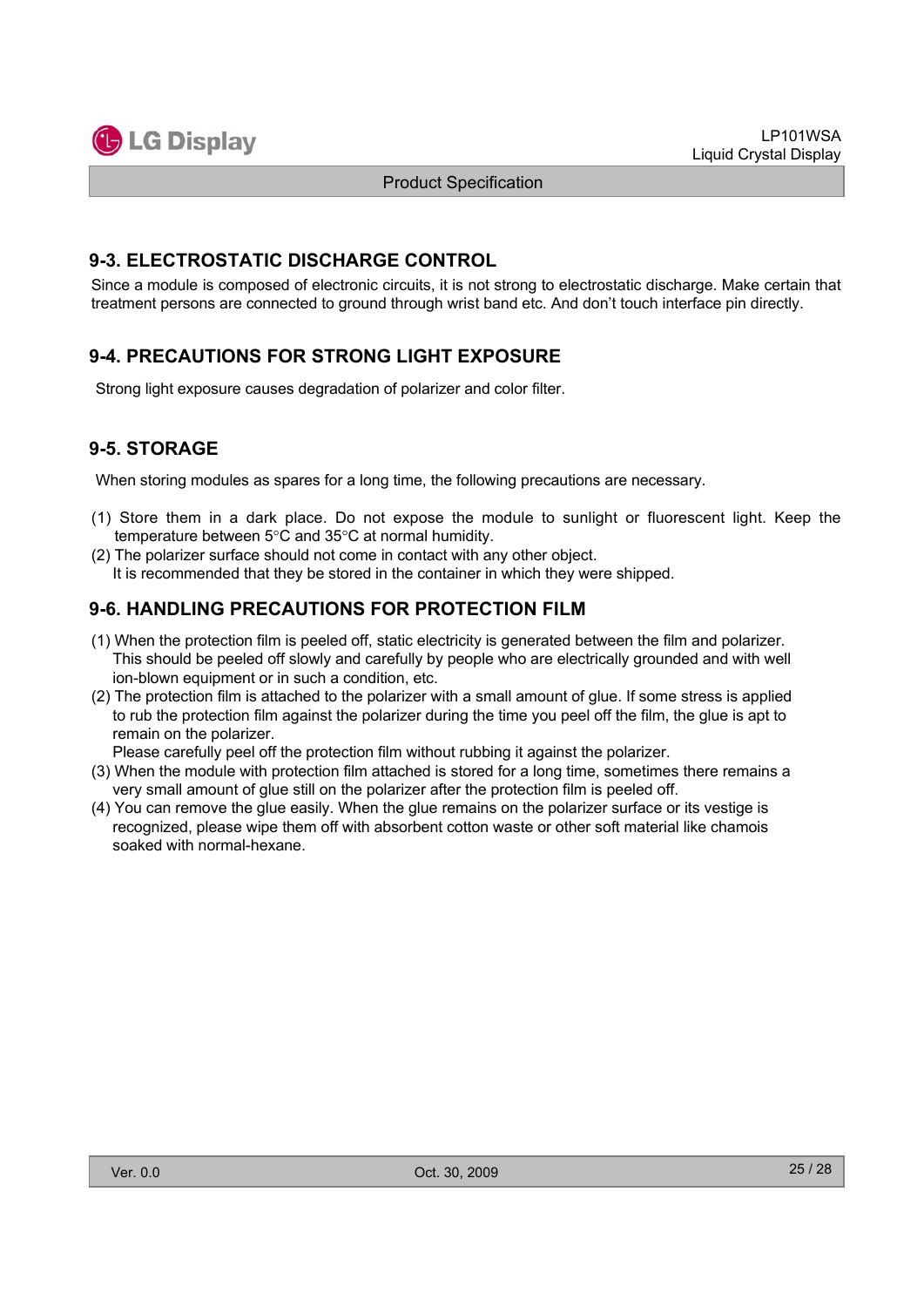

## **APPENDIX A. Enhanced Extended Display Identification Data (EEDIDTM) 1/3**

**T.B.D**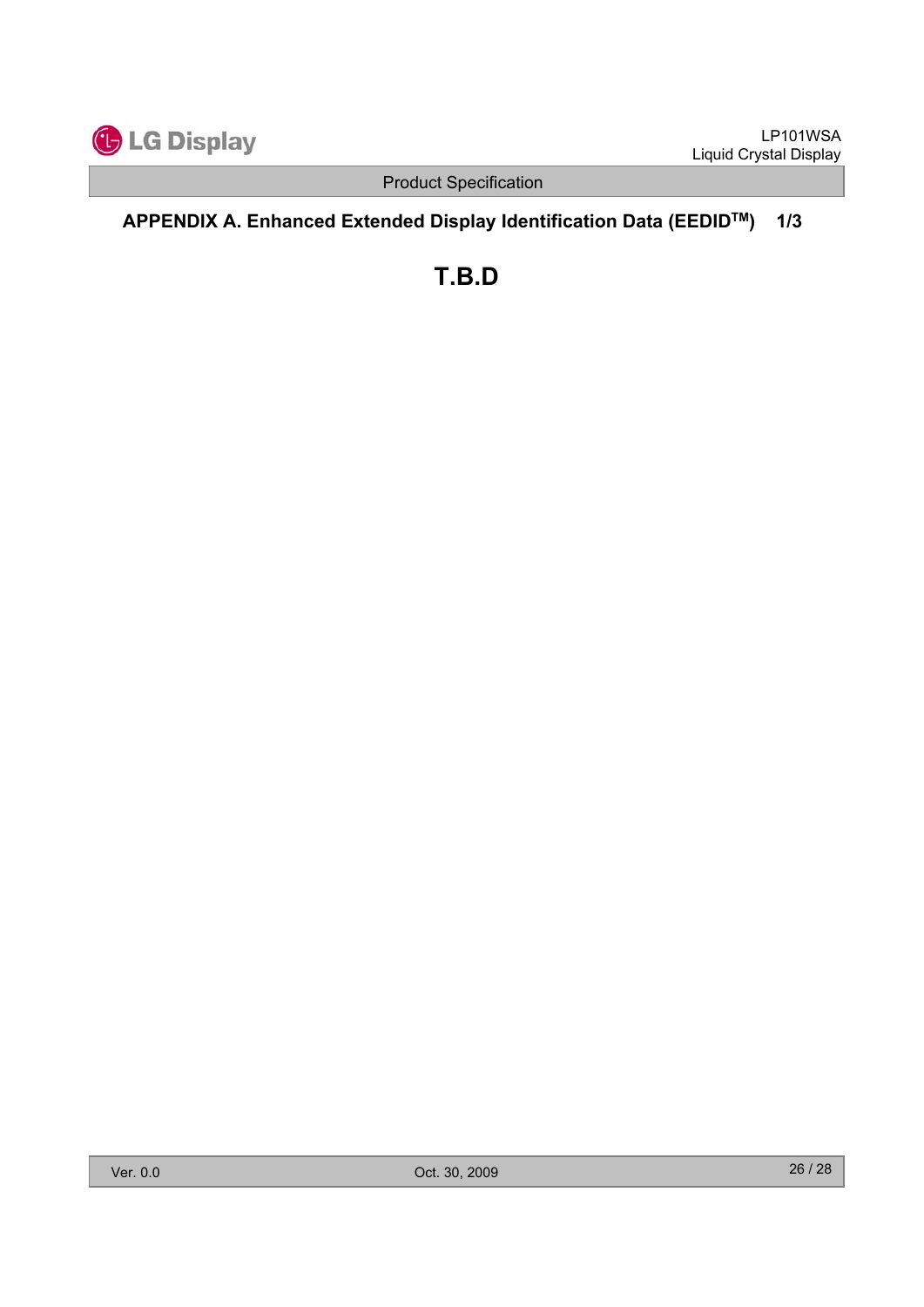

## **APPENDIX A. Enhanced Extended Display Identification Data (EEDIDTM) 2/3**

**T.B.D**